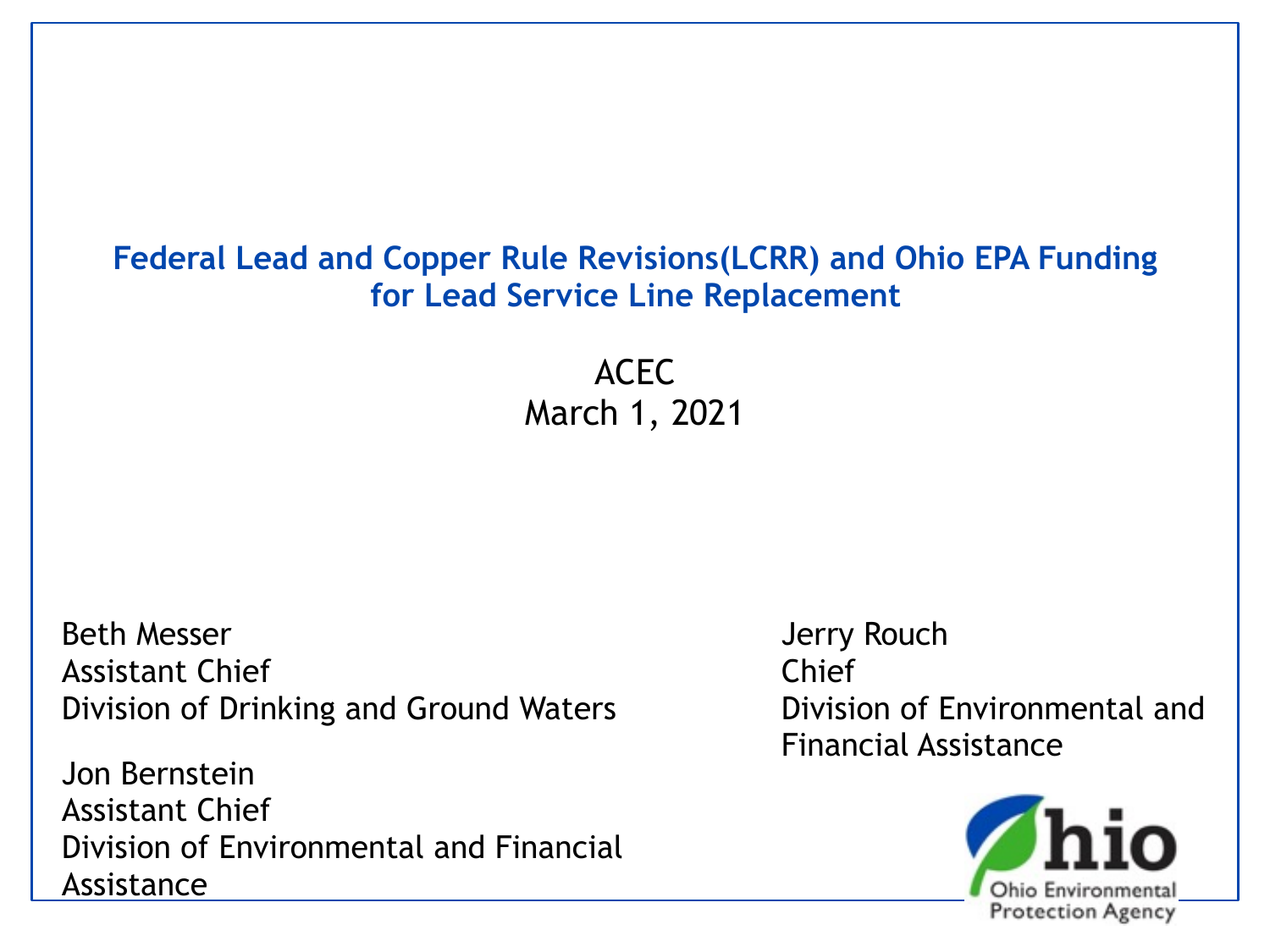## **Agenda**

- Lead and Rule History
- LCRR Timeline
- Significant Rule Changes
- Quick Background on DEFA and the WSRLA
- Evolution of Lead Service Line Funding
- Current Funding Available Through WIFTA
- What's Eligible for LSL Funding
- What's Required for LSL Funding
- Summary/Questions

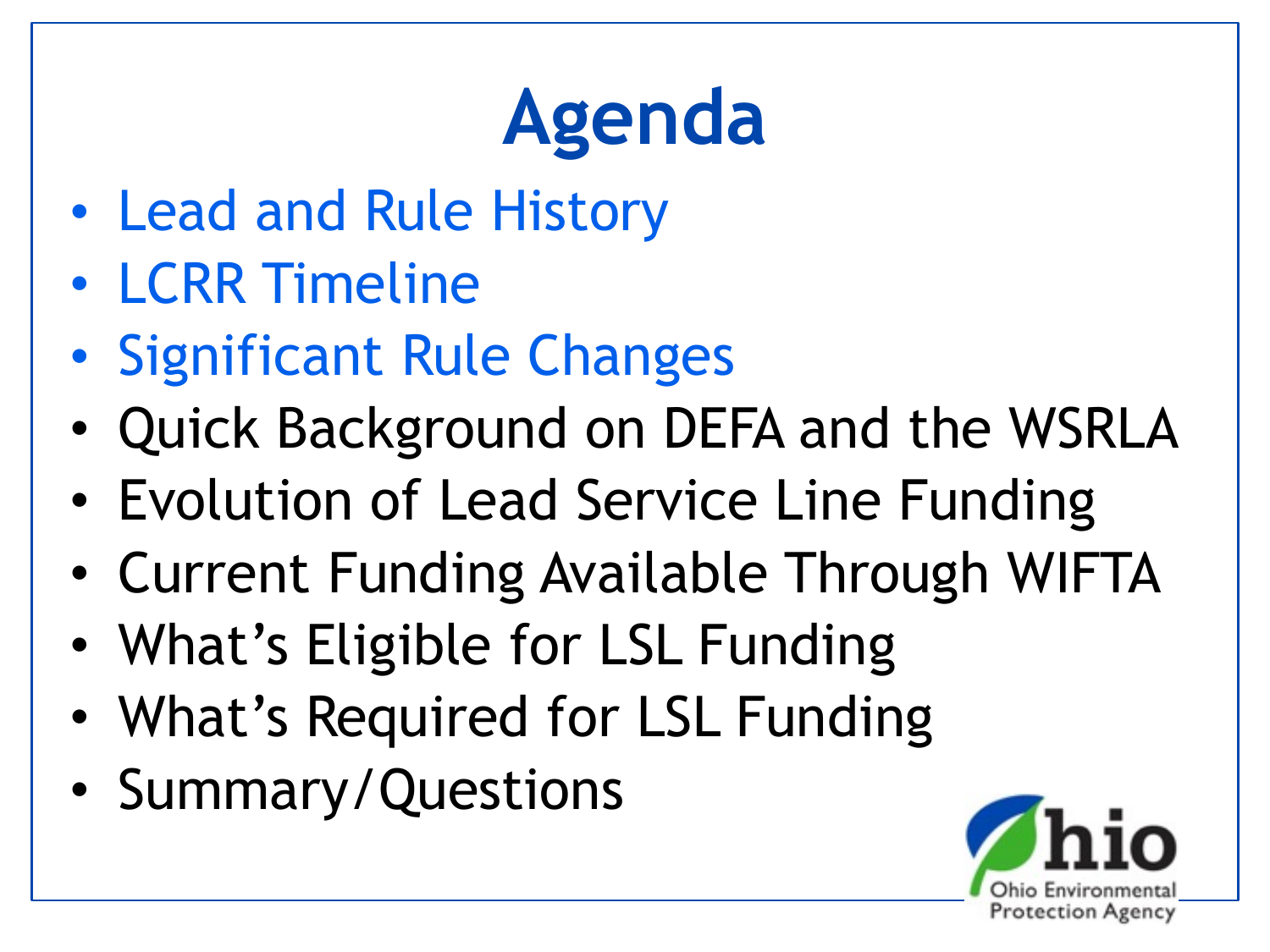## Lead and Copper Rule History

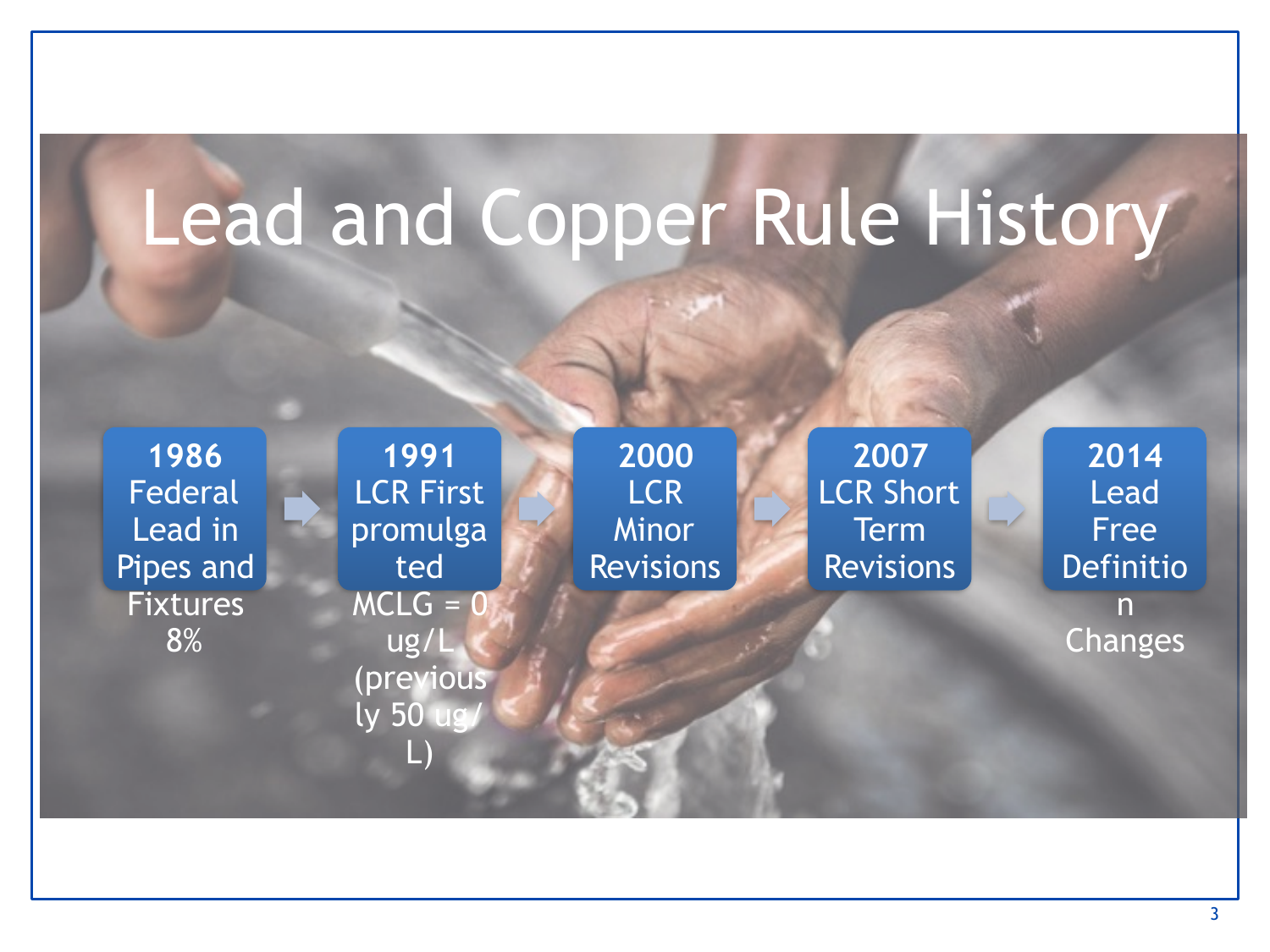## LCRR Implementation Timeline

**January 15, 2021** Federal **LCRR** Published

\*

**2021 to 2023** Ohio EPA to work with US EPA for

**January 16, 2024** Final Ohio LCR Implemen tation LSL

Inventory

g Review 1/20/21 2CV **\*Regulatory Freeze Pending Review 1/20/21**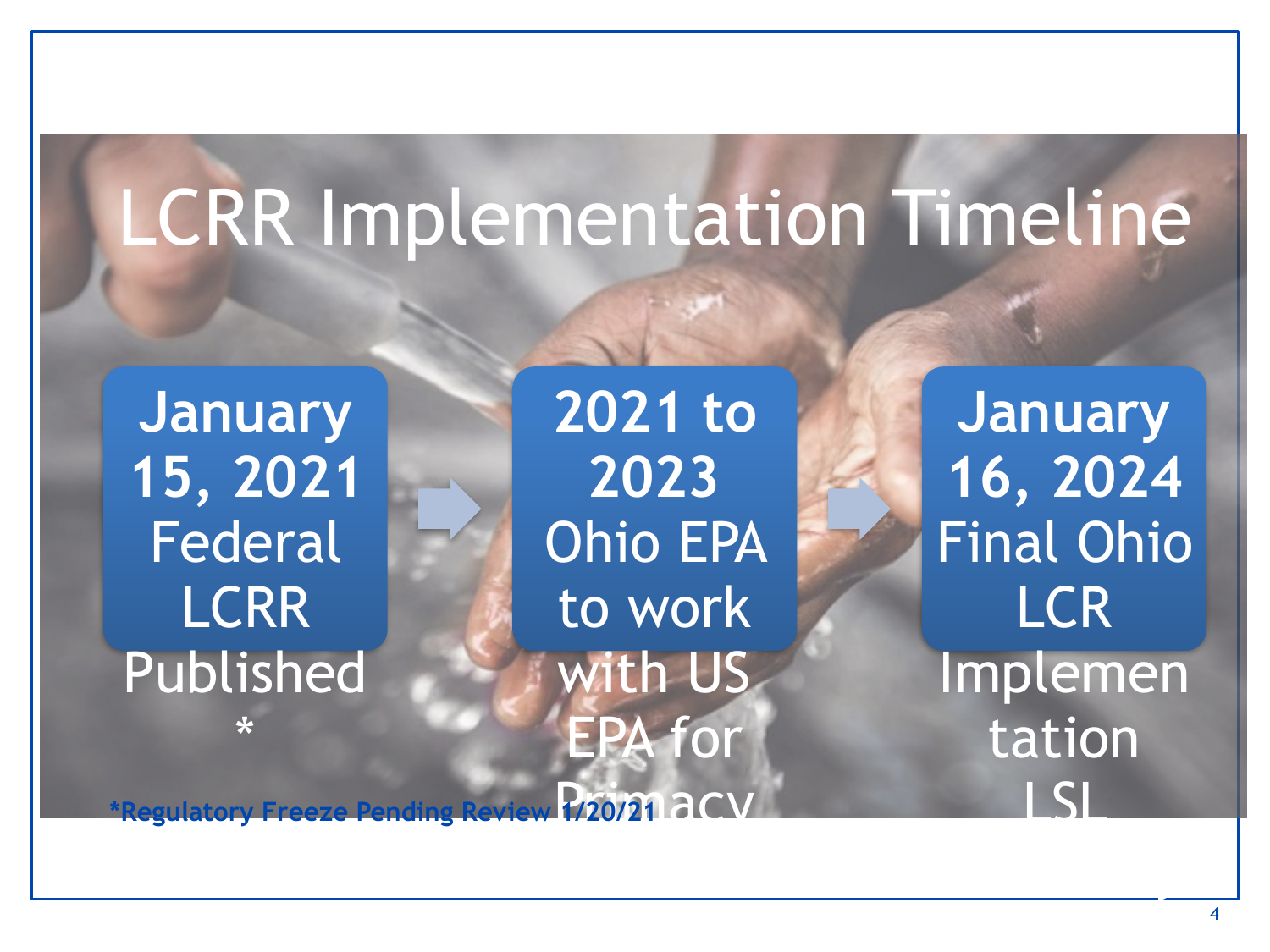## Rule Changes

- New lead "Trigger Level"
- Sample Site Selection
- Collection Procedures
- Corrosion Control Treatment
- Small System Flexibilities
- Lead Service Line Inventory
- Lead Service Line Replacement
- Find and Fix
- Sampling of Schools and Daycares
- Notification of Results and Education



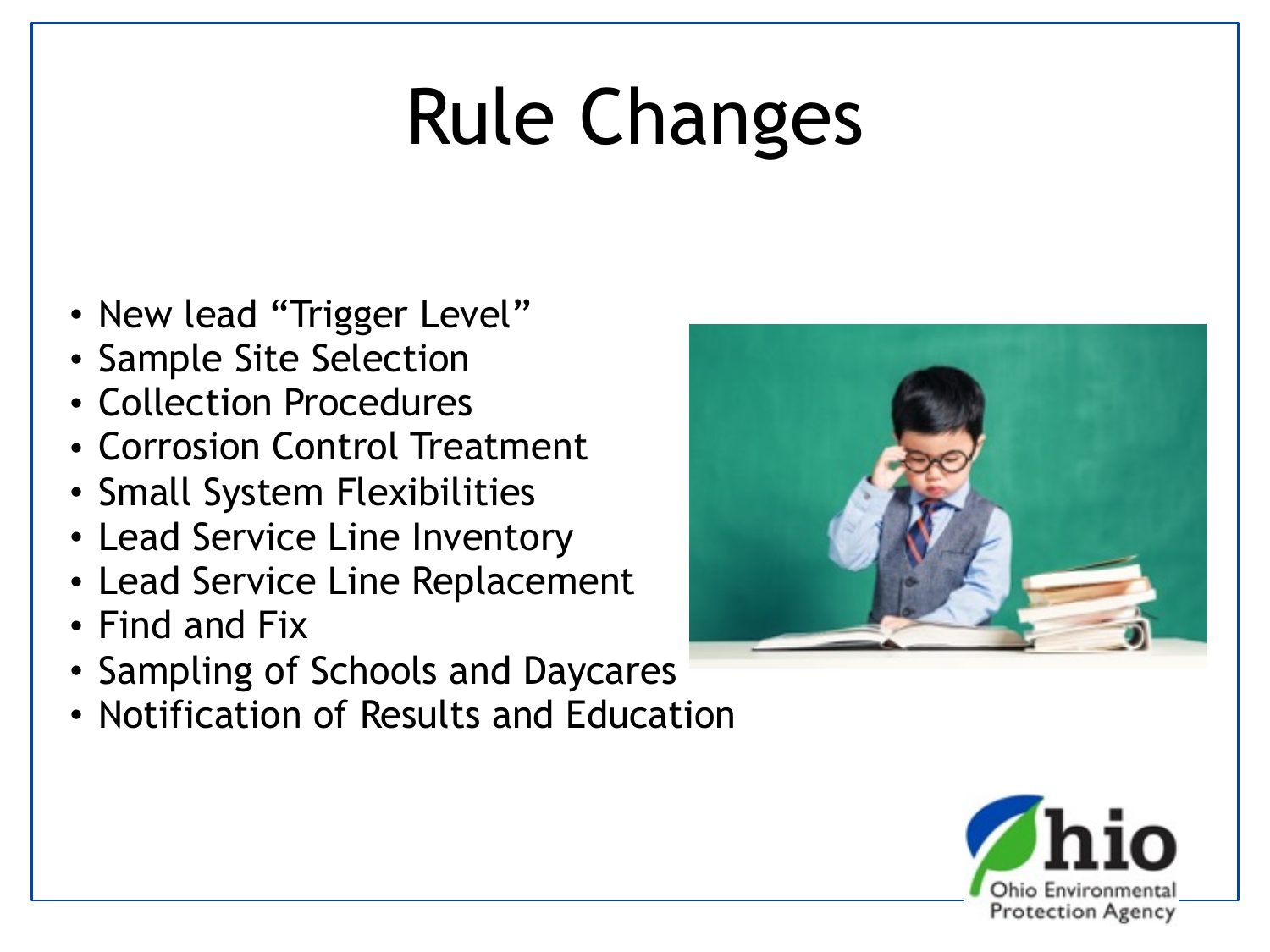## Lead Trigger Level

- If lead 90th percentile is **>10 ug/L**:
	- Additional Planning and Outreach
	- Evaluate Corrosion Control Treatment
	- Increased Monitoring
		- Annually at increased # sites
	- Goal Based LSL Replacement Plan
- Lead Action Level is >15 ug/L
- Copper Action Level is >1300 ug/L

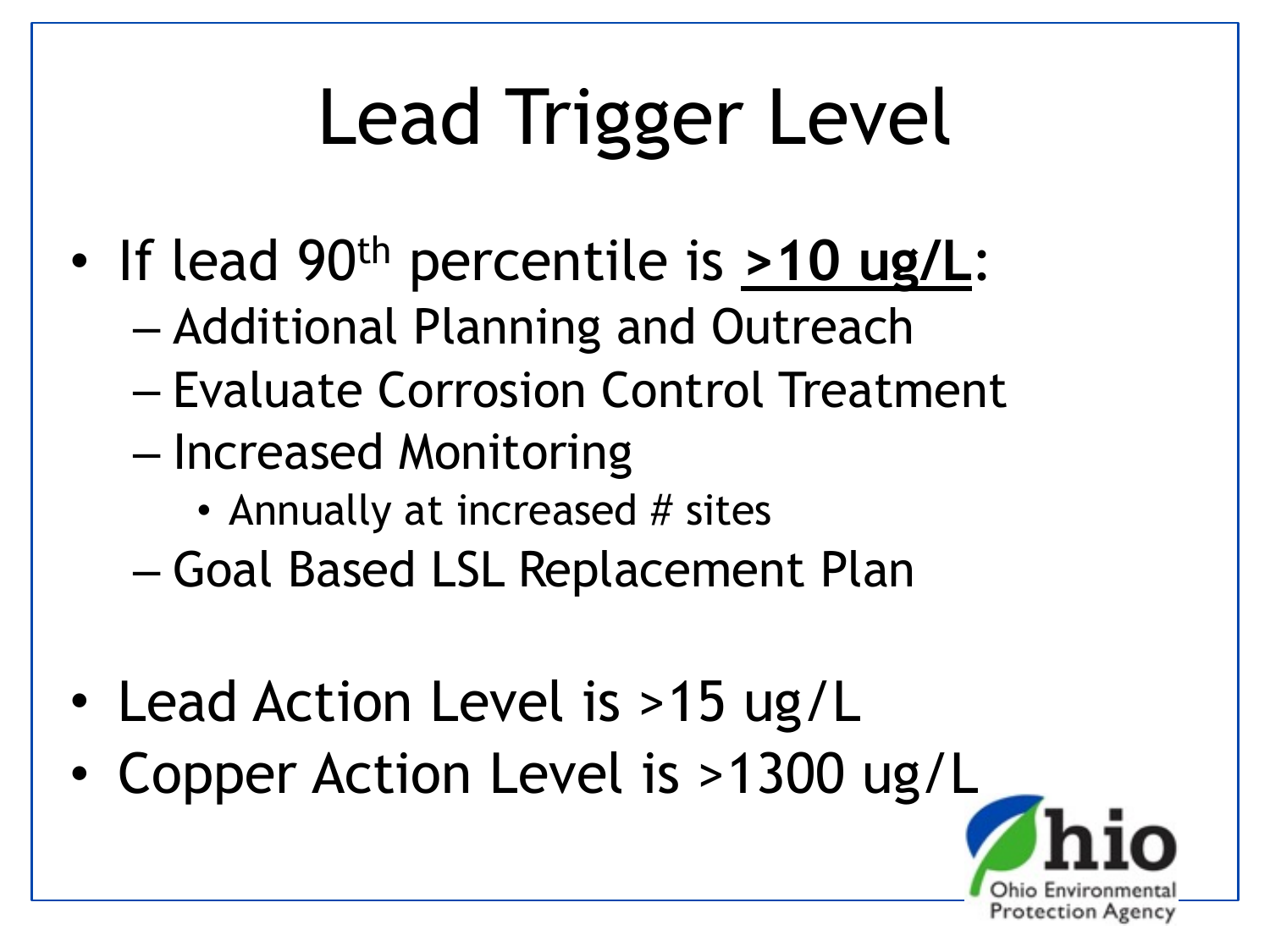## Sample Site Selection

- Focus on Lead Service Lines (LSLs)
	- All samples to be collected from sites with LSLs, if available
- NTNC Tiers simplified
- Community Tiers:



||**|||||||||||||||||||**<br>|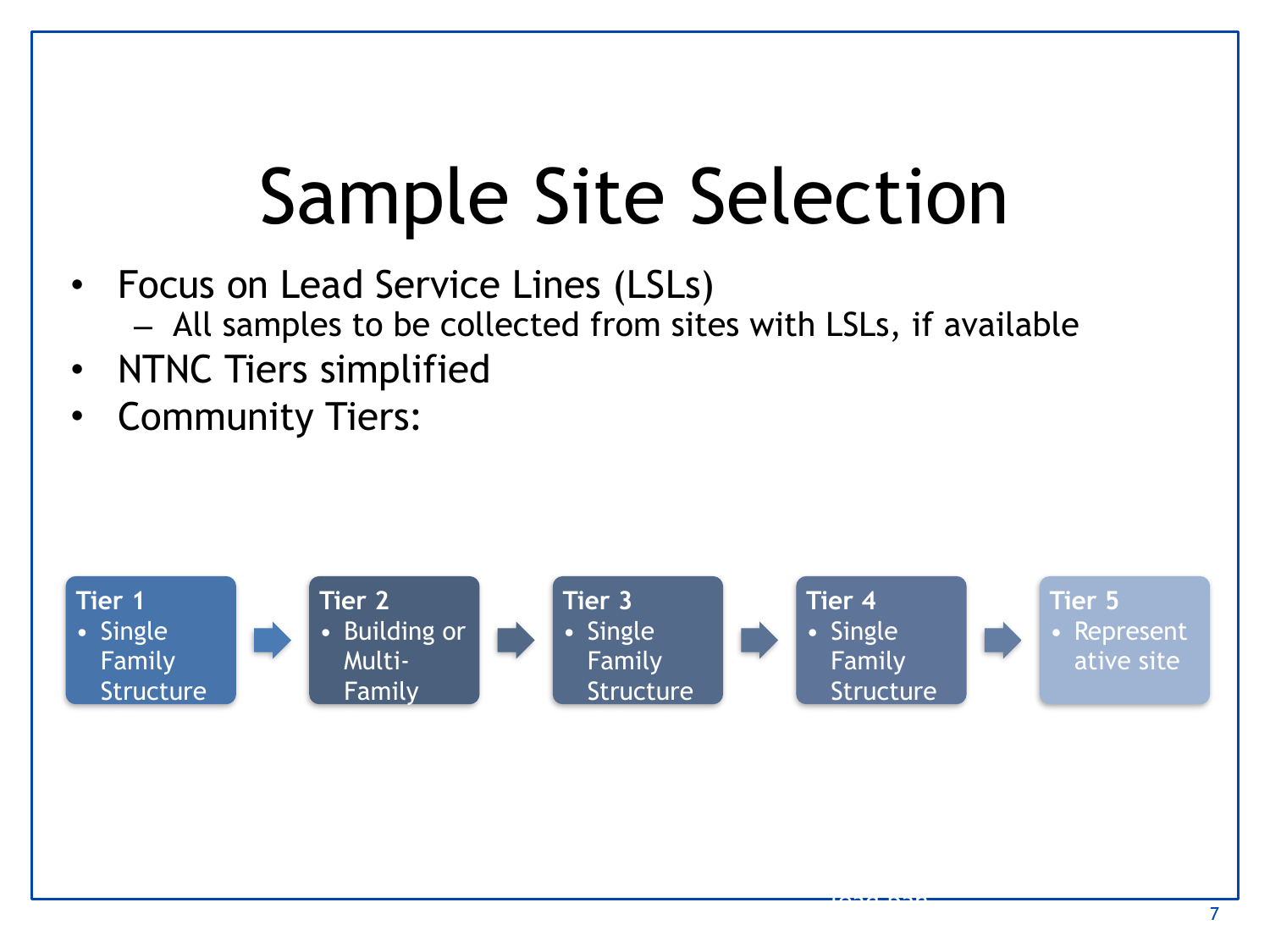## Collection Procedures

- With homes with LSLs (Tier 1-2)
	- **Fifth** liter sample for lead
	- **First** liter sample for copper
- With homes without LSLs (Tier 3-5)
	- **First** liter sample for lead and copper
- Wide Mouth Bottles
- Prohibits flushing and aerator removal or cleaning



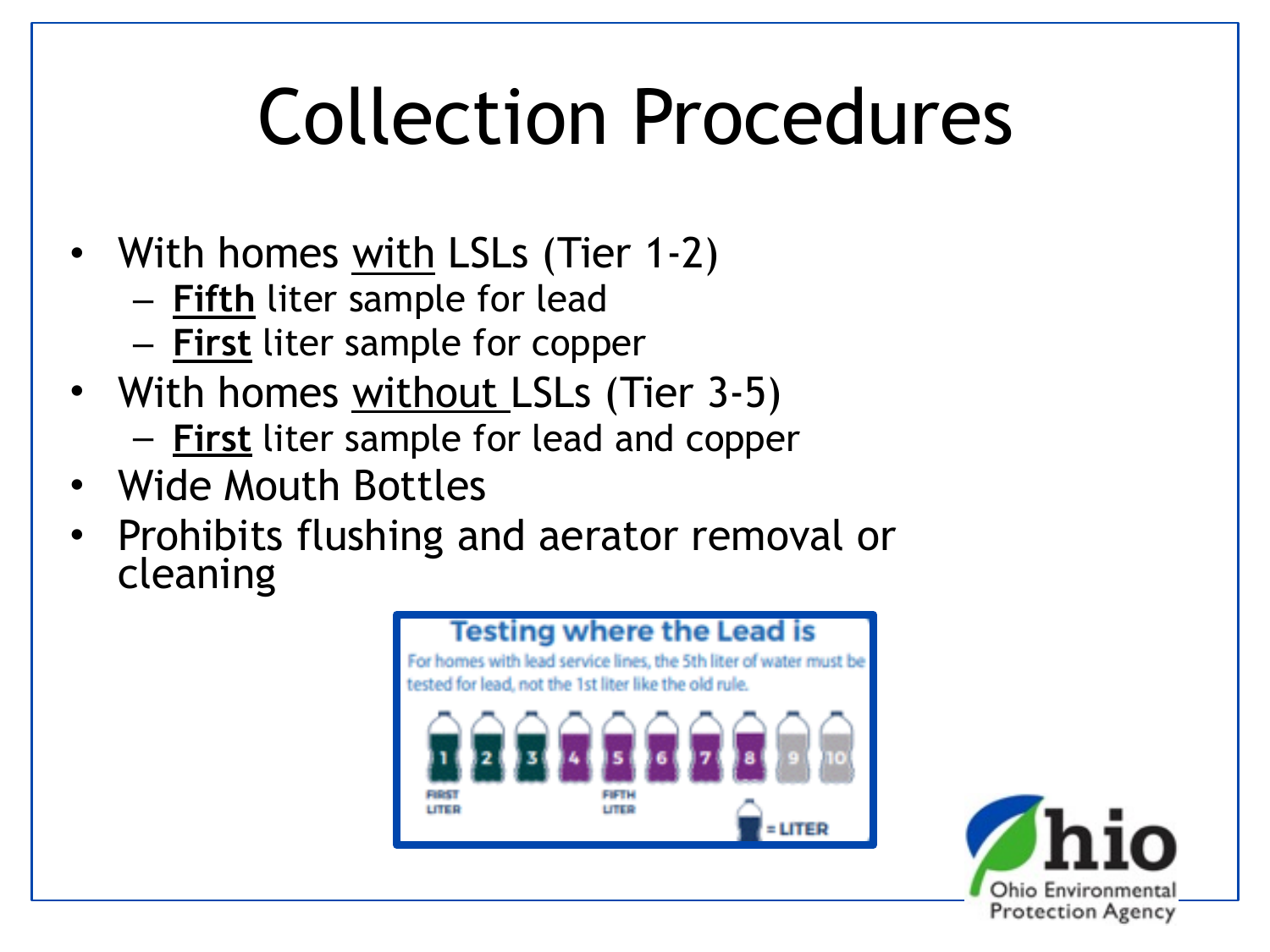## Corrosion Control Treatment

- Regular review of CCT and WQPs with Sanitary Survey schedule
- Calcium precipitation removed as CCT option
- Clarified that phosphate inhibitors must be **ortho**phosphate
- If trigger level or action level exceeded:
	- Systems with CCT installed **re-optimize**
	- Systems with no CCT installed **CCT study or recommendation**
	- Small systems option for "Small System Flexibility"

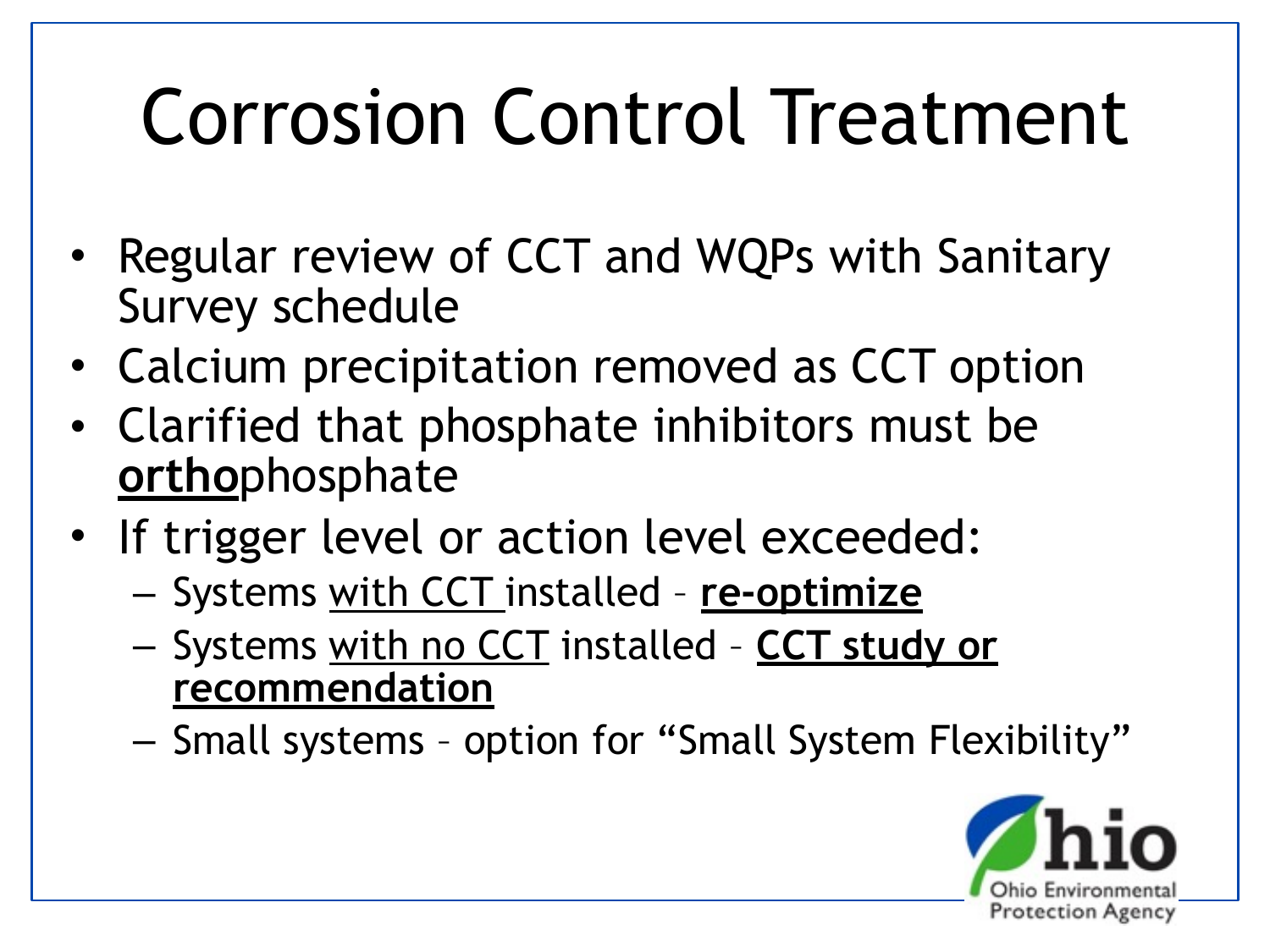## Lead Service Line Inventory

- All CWSs and NTNCs must identify service line materials
	- Lead
	- Galvanized Requiring Replacement
	- Non-lead
	- Lead Status Unknown
	- Update annually (or triennially if on triennial monitoring)
		- If no LSLs, no updates needed, unless found later
- Lead Service Line Replacement Plan
	- If lead 90<sup>th</sup> percentile >10 ug/L plan to replace LSLs

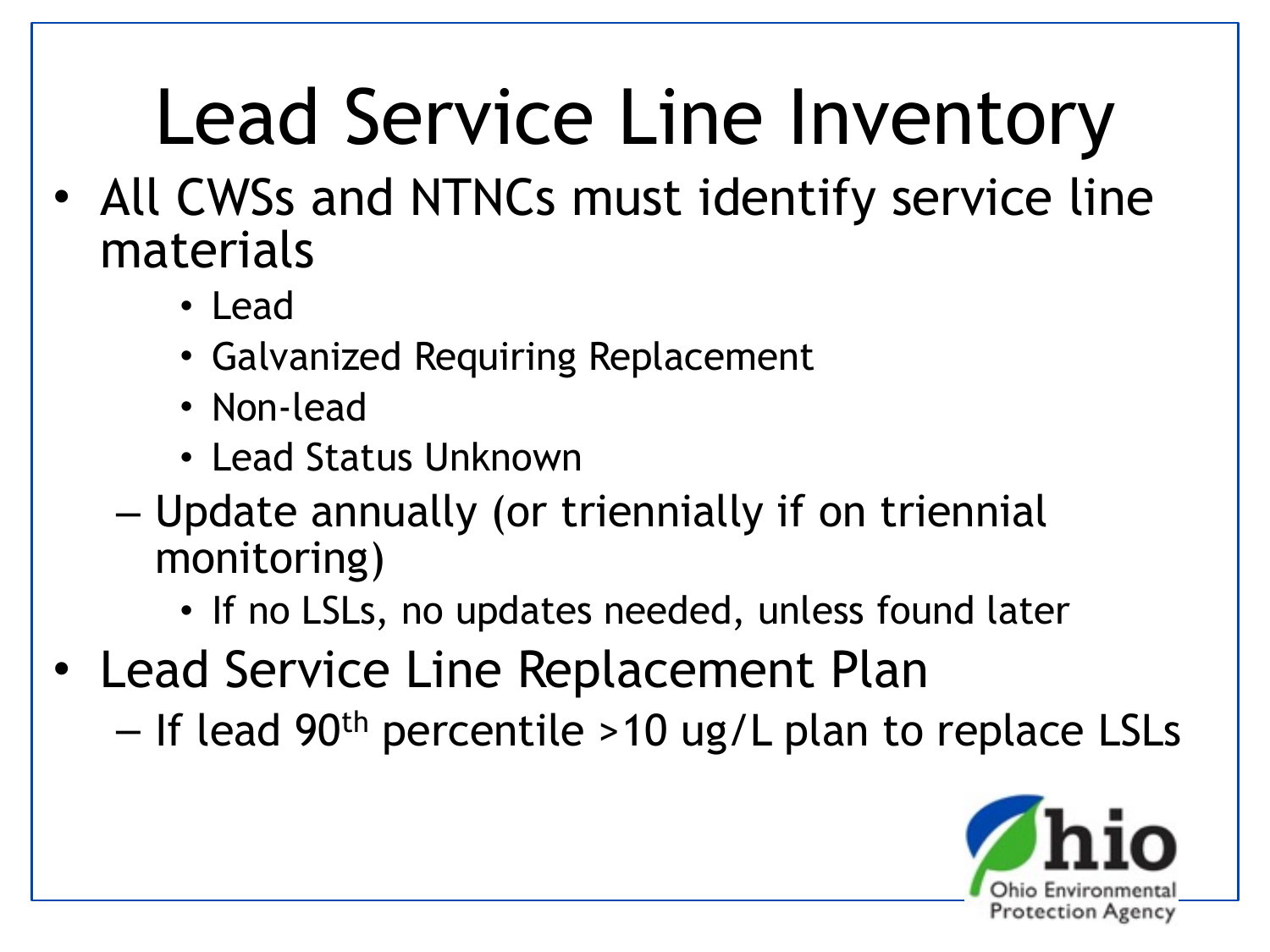### Lead Service Line Replacement Plan

- Strategy for determining material of unknown service lines (SL)
- Strategy for informing customers of their SL material
- Procedure for conducting lead service line replacement (LSLR)
	- Determine LSLR goal rate for potential trigger level exceedance
	- Procedure for customers to flush after replacement
	- Prioritization of replacement locations
- Plans for funding

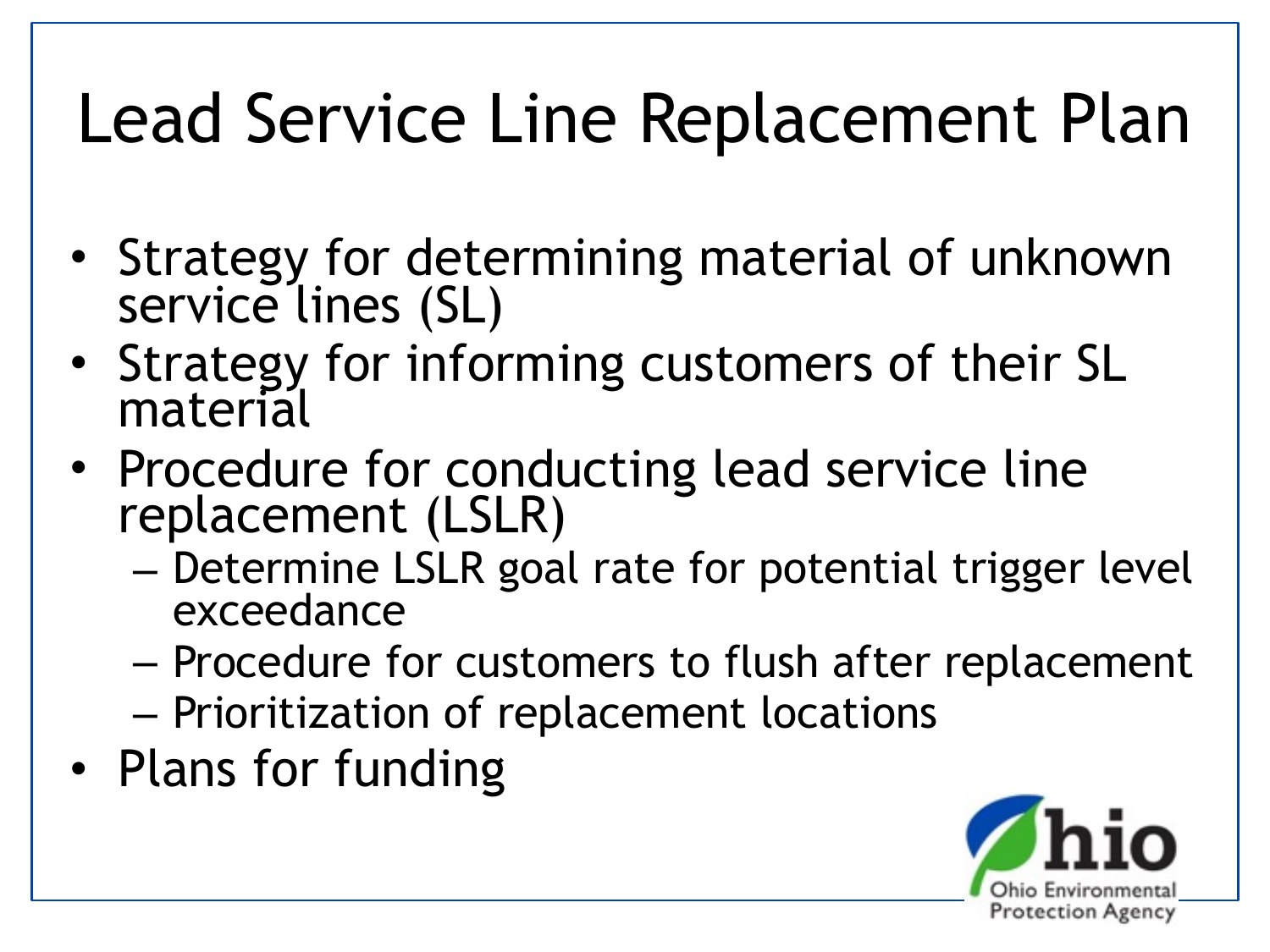# **LSL Inventories and LSLR Plans** DUE January 16, 2024 \*Pending Regulatory Review

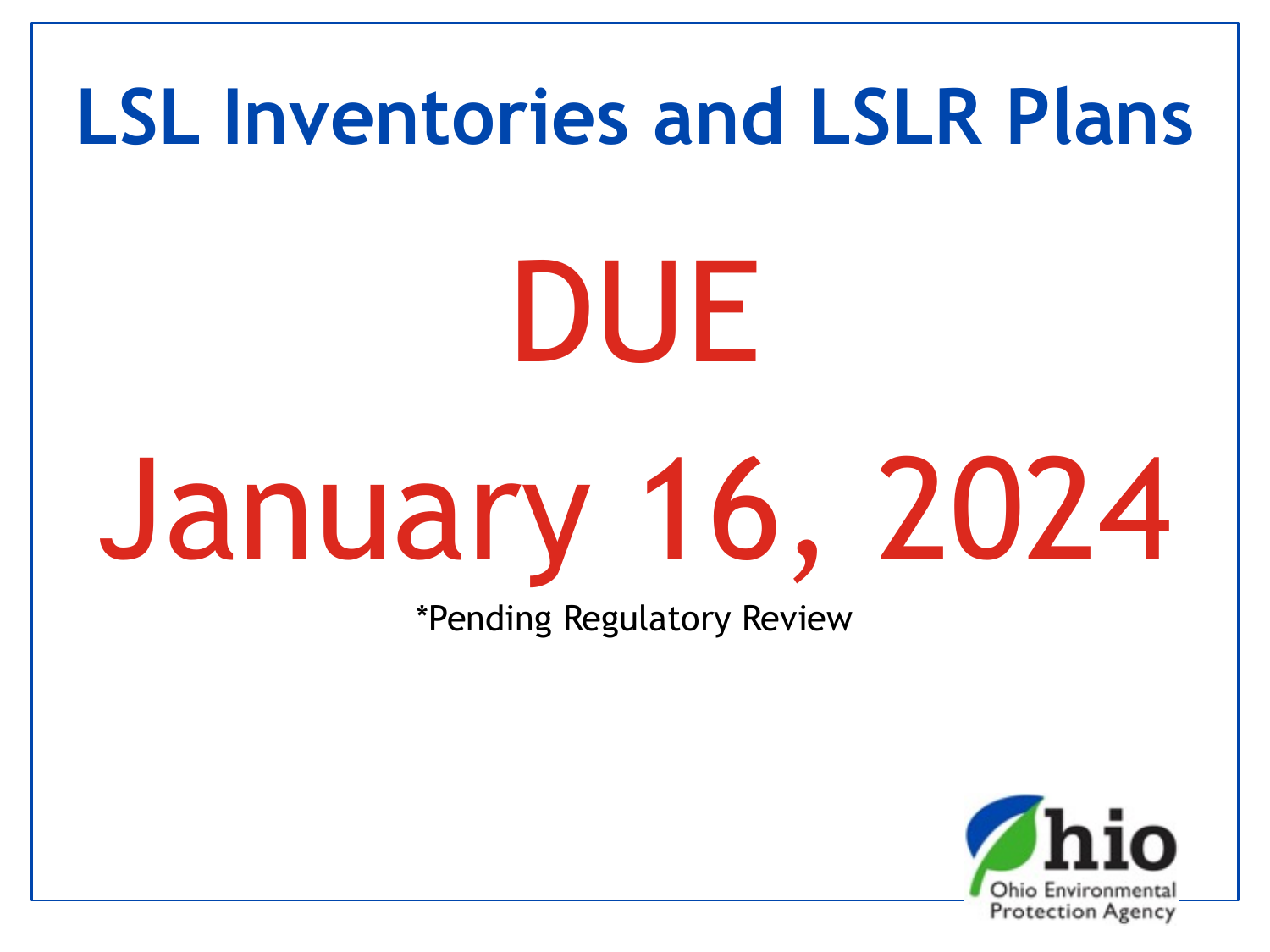## Replacing Lead Service Lines

- ALE  $(90<sup>th</sup>$  percentile > 15 ug/L):
	- Mandatory replacement of full LSLs
	- 3% replacement/yr
- TLE  $(90<sup>th</sup>$  percentile > 10 ug/L):
	- Goal based replacement of full LSLs
	- Goal % based on State approval



- Must begin immediately following exceedance of TL or AL
- No testing out at least 2 years of replacement
- Provide filters for 6 months following each LSL replacement

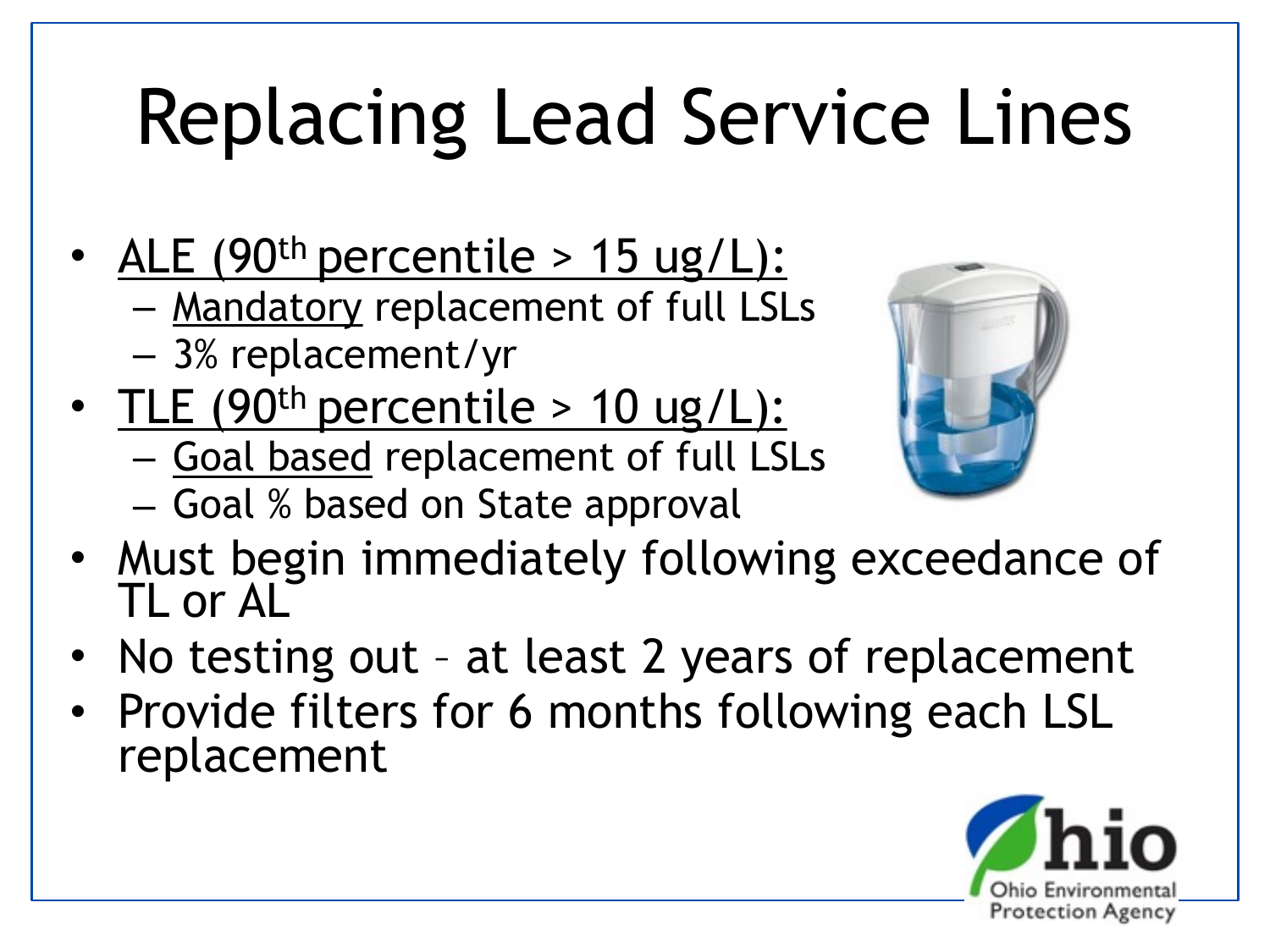## Find and Fix

- Resample taps >15 ug/L within 30 days – Resamples not included in ALE calculations
- Collect WQP samples near each high lead location
- Determine if fix is needed – Implement as applicable
- Provide info to local health departments

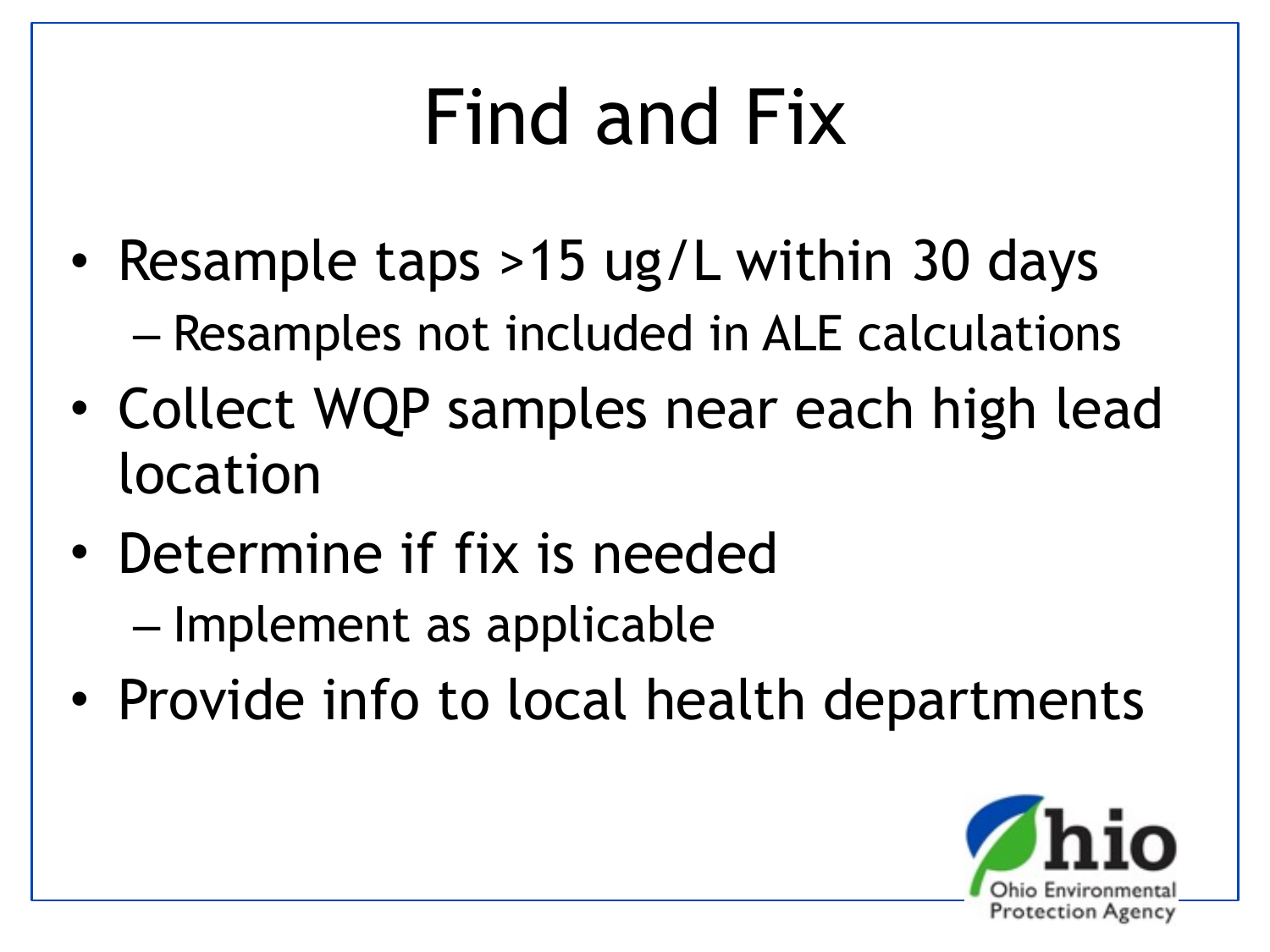## Sampling at Schools and Daycares

- All elementary schools and daycares
	- Tested once over 5-year period
	- 20%/year at elementary schools (5 samples/ school)
	- 20%/year at daycares (2 samples/daycare)
- After 5 years, annual outreach
- Secondary schools upon request
- Provide EPA's 3T (Training, Testing, Take Action)

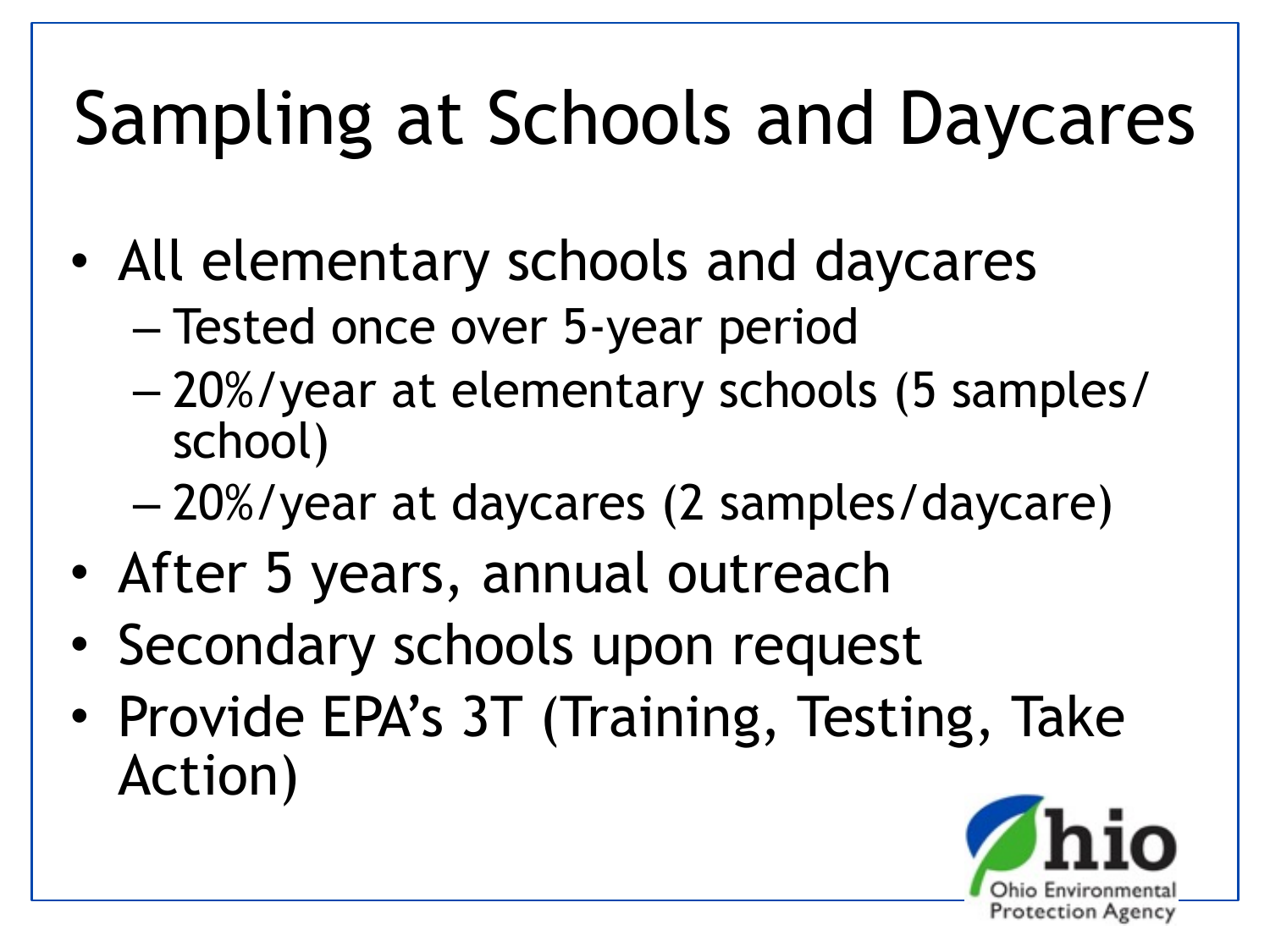#### Consumer Notification of Results and Public Education

- LSL inventory publicly available
- Notification of lead ALE = 24 hr notification
- Individual locations >15 ug/L = 3 day notification
- Additional Outreach to Consumers
	- Information on risks to exposure and financial assistance for LSL removal for homeowners with LSLs
	- Public Education to impacted consumers during disturbance of line work
- New Consumer Confidence Reporting

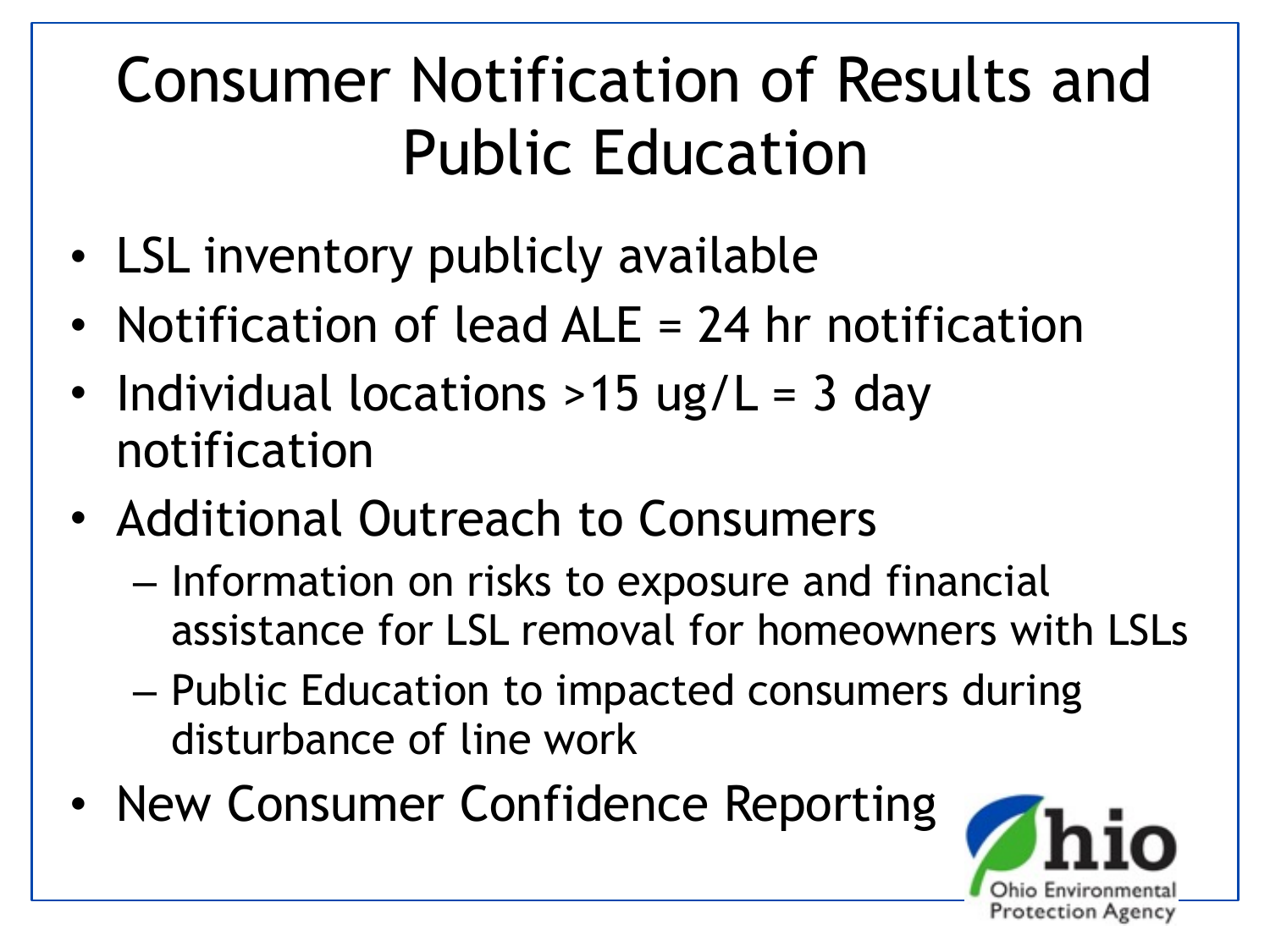## **Final Message**

- Rules may change
- If you don't know inventory LSLs
- If you know Get Lead Out!
- Stay informed

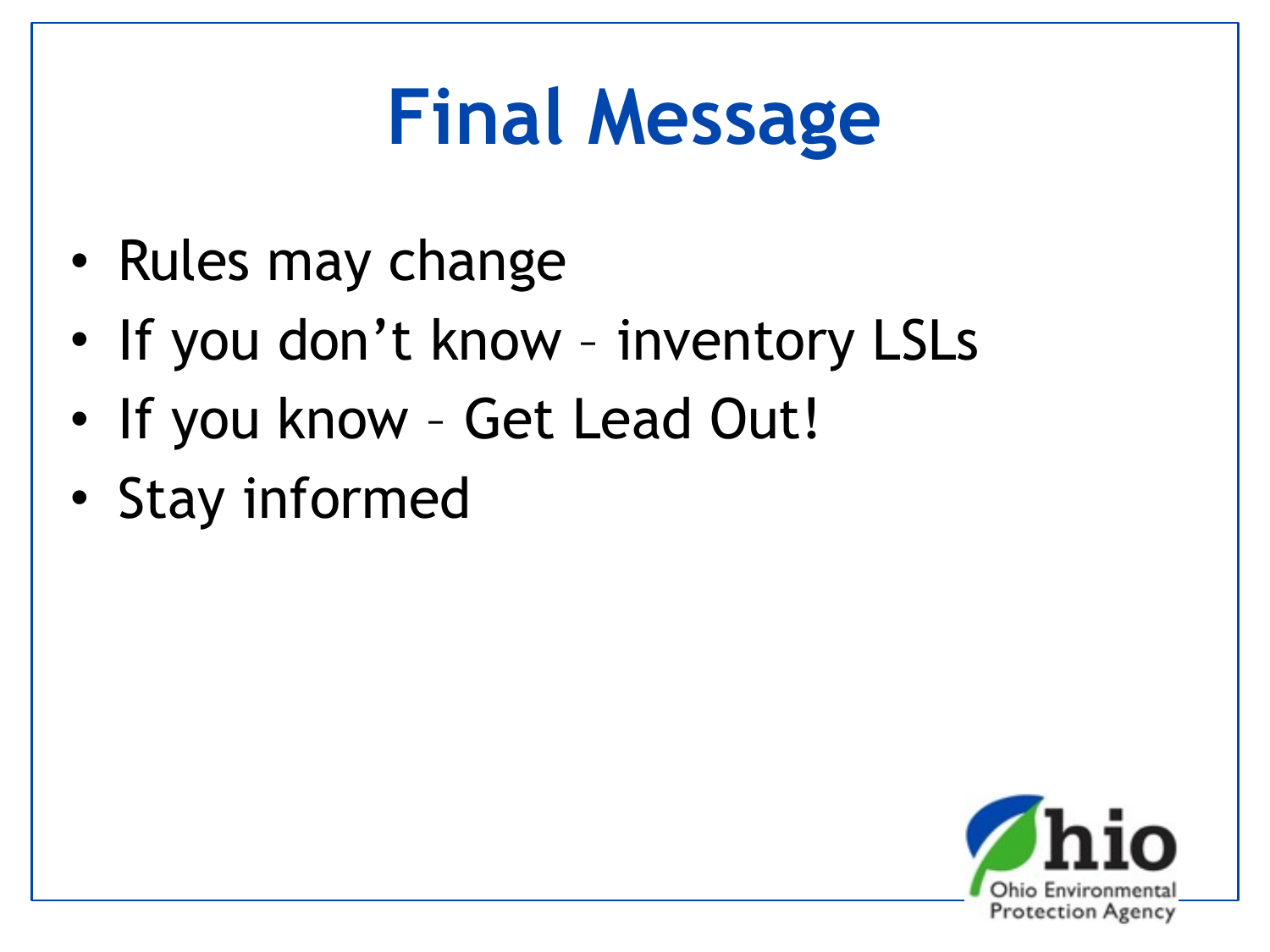## **Agenda**

- Quick Background on DEFA and the WSRLA
- Evolution of Lead Service Line Funding
- Current Funding Available Through WIFTA
- What's Eligible for LSL Funding
- What's Required for LSL Funding
- Summary/Questions

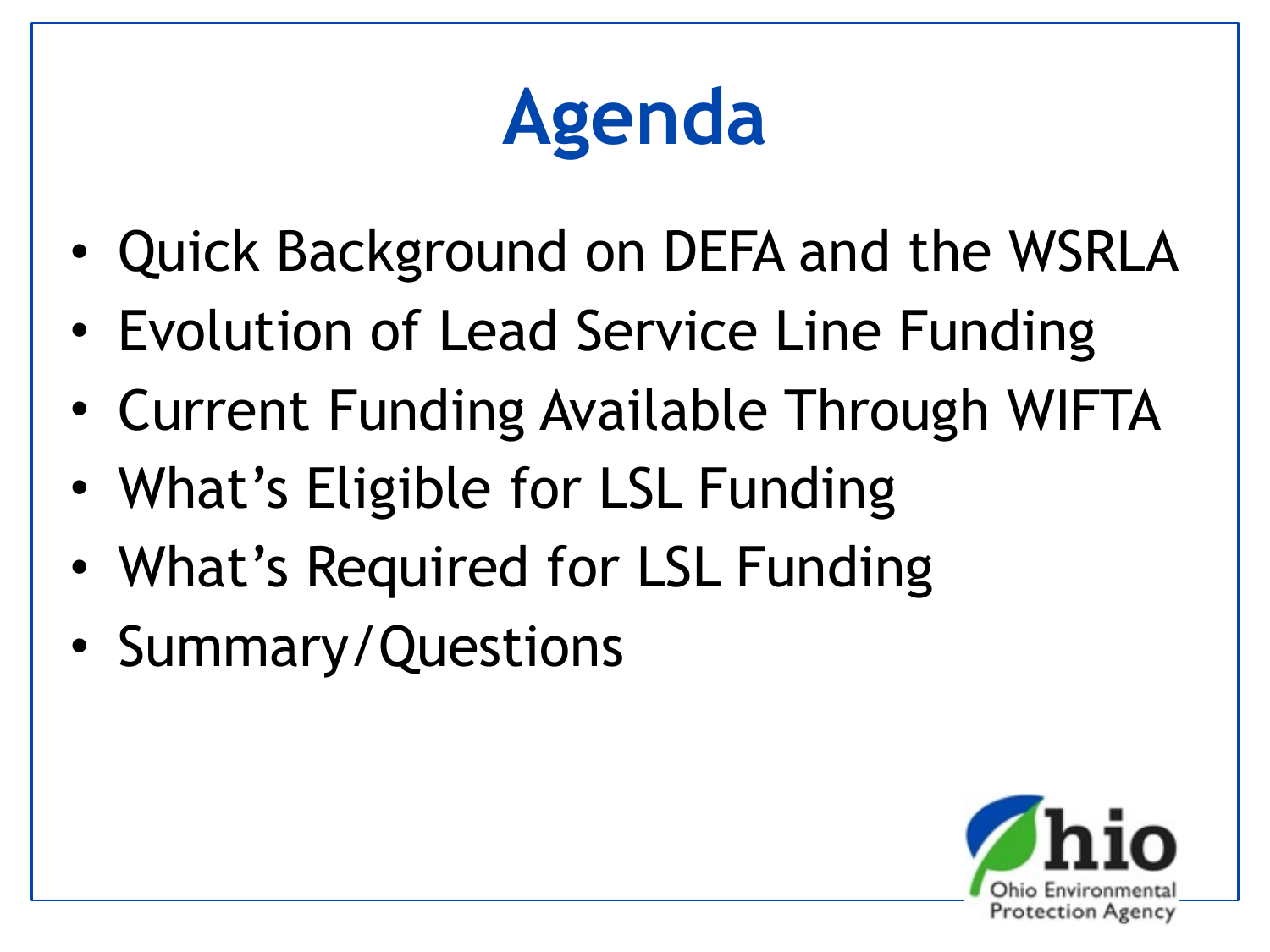#### **Division of Environmental and Financial Assistance Office of Financial Assistance (OFA)**

- Administers both state revolving loan fund programs
	- Water Pollution Control Loan Fund (WPCLF)
	- Water Supply Revolving Loan Account (WSRLA)
- Assists in the administration of some smaller federal grants through the Water Infrastructure Improvements for the Nation Act (WIIN)
- Assists in the administration of Ohio EPA's portion of the H2Ohio Program

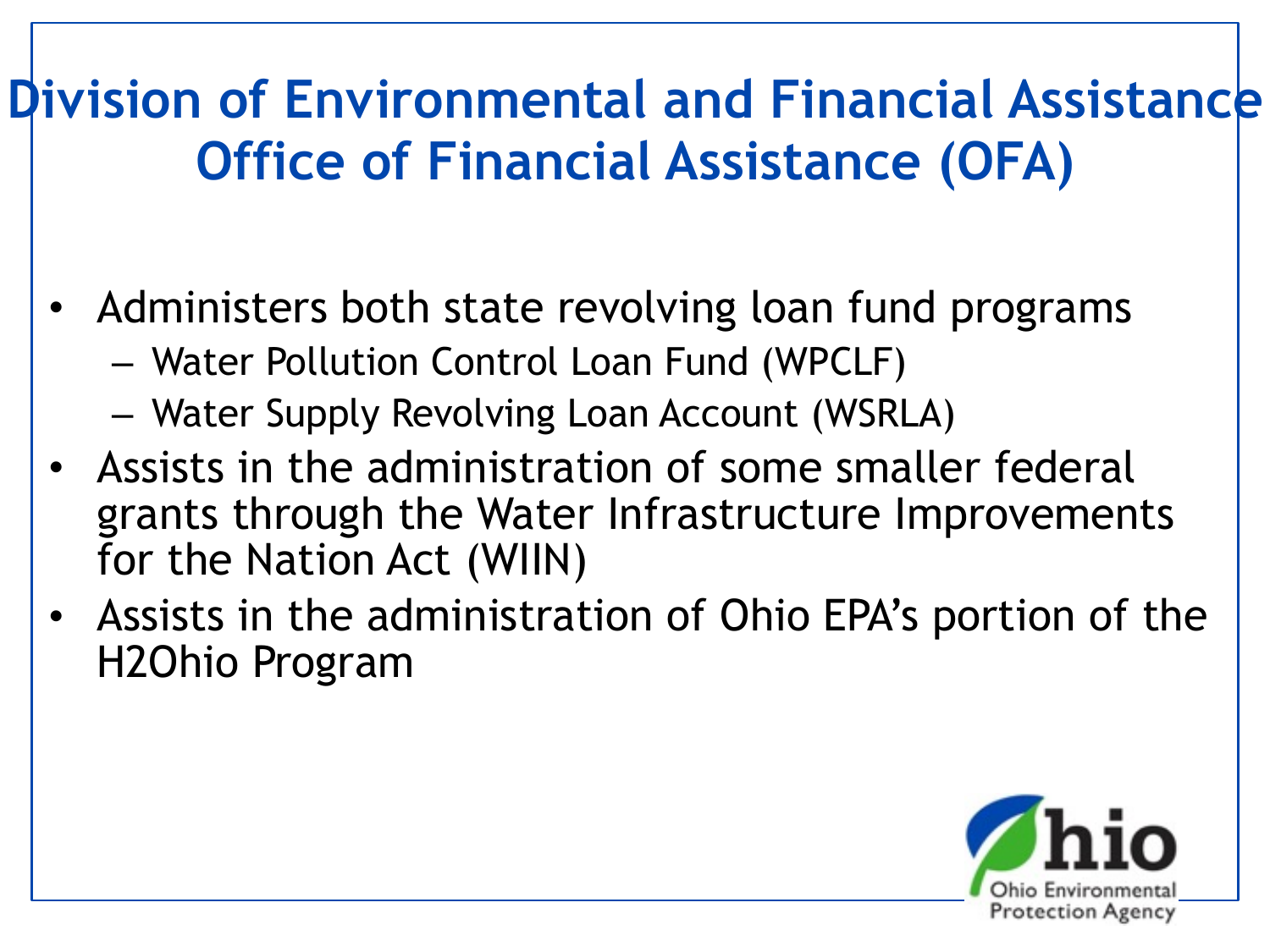#### **Water Supply Revolving Loan Account (WSRLA)**

- Ohio's Drinking Water State Revolving Fund (SRF)
- Began in 1998 with annual federal grants providing seed money
- Purpose Support PWSs in Ohio and the drinking water goals of the State
- Primarily a low-interest loan program, with a little bit of grant-like funds
- 1998-present awarded 900 loans totaling \$2 billion to public water systems across the state
- Sustainable annual capacity around \$200 million/year

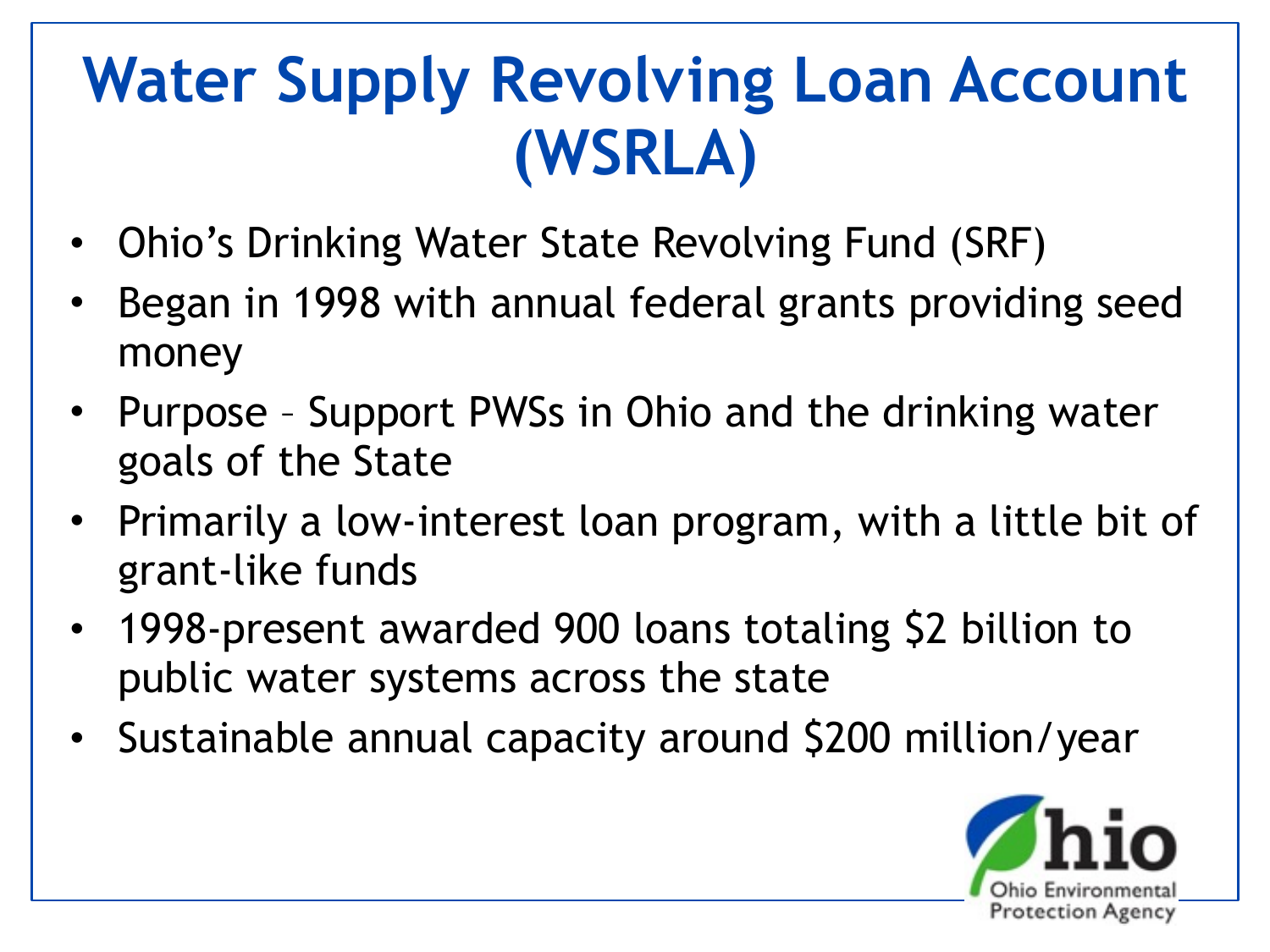#### **Expanding Funding Opportunities for Lead Related Projects**

- 2016 Began offering 0% loan funds for corrosion control studies & corrective action.
- 2018 Expanded 0% loan funds to include lead service line (LSL) replacements.
- 2019 Offered \$1 million in principal forgiveness funds for LSL replacements.
- 2020 Announced the availability of funds from WIFTA.

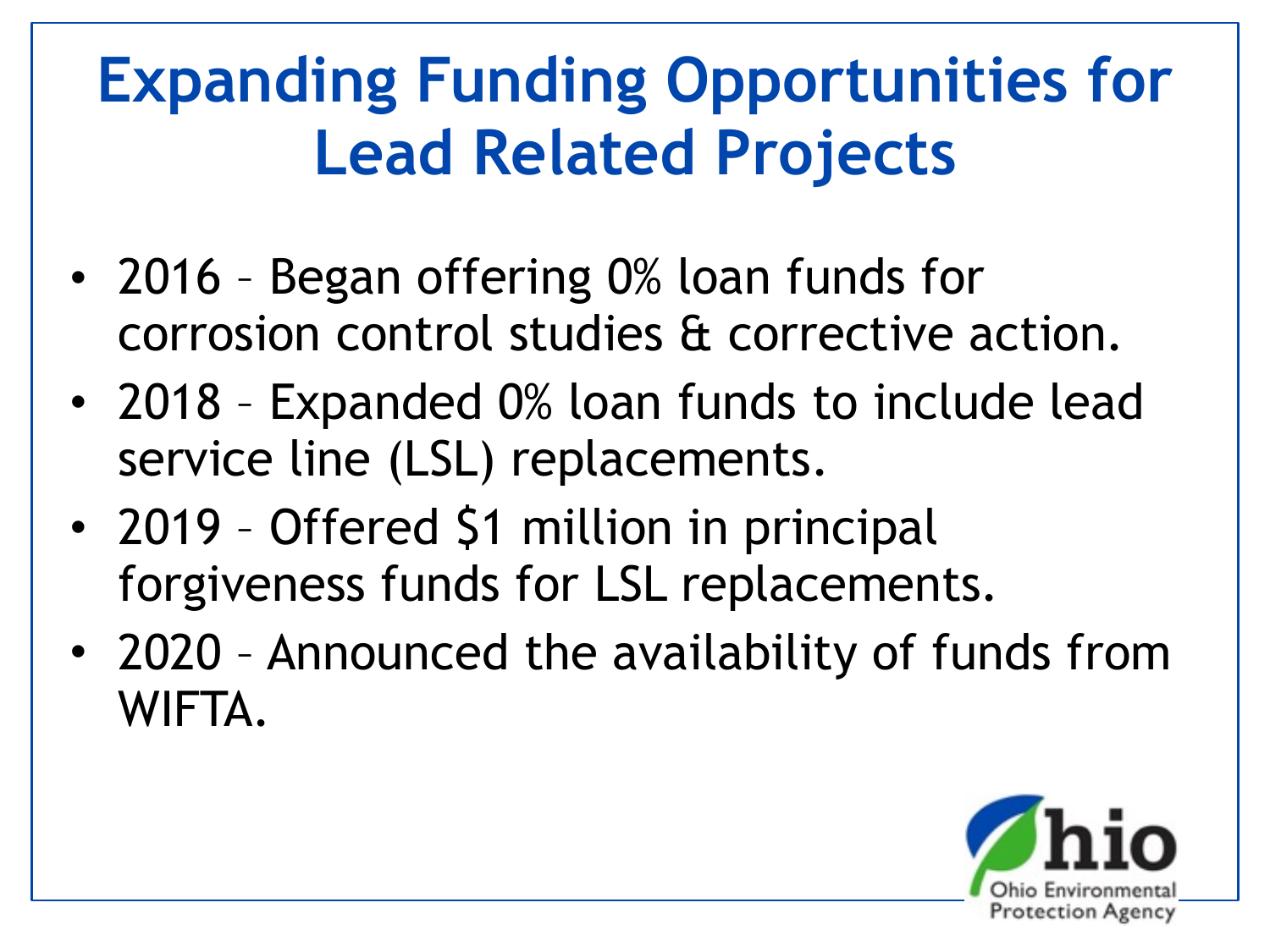#### **Water Infrastructure Funding Transfer Act (WIFTA)**

• Federal legislation passed on October 4, 2019



- Allows states to transfer up to 5% of cumulative capitalization grants from clean water SRF to drinking water SRF
- In September 2020, Ohio requested and received approval to transfer \$20 million from the WPCLF to the WSRLA
- **Funding must be allocated by June 2022**

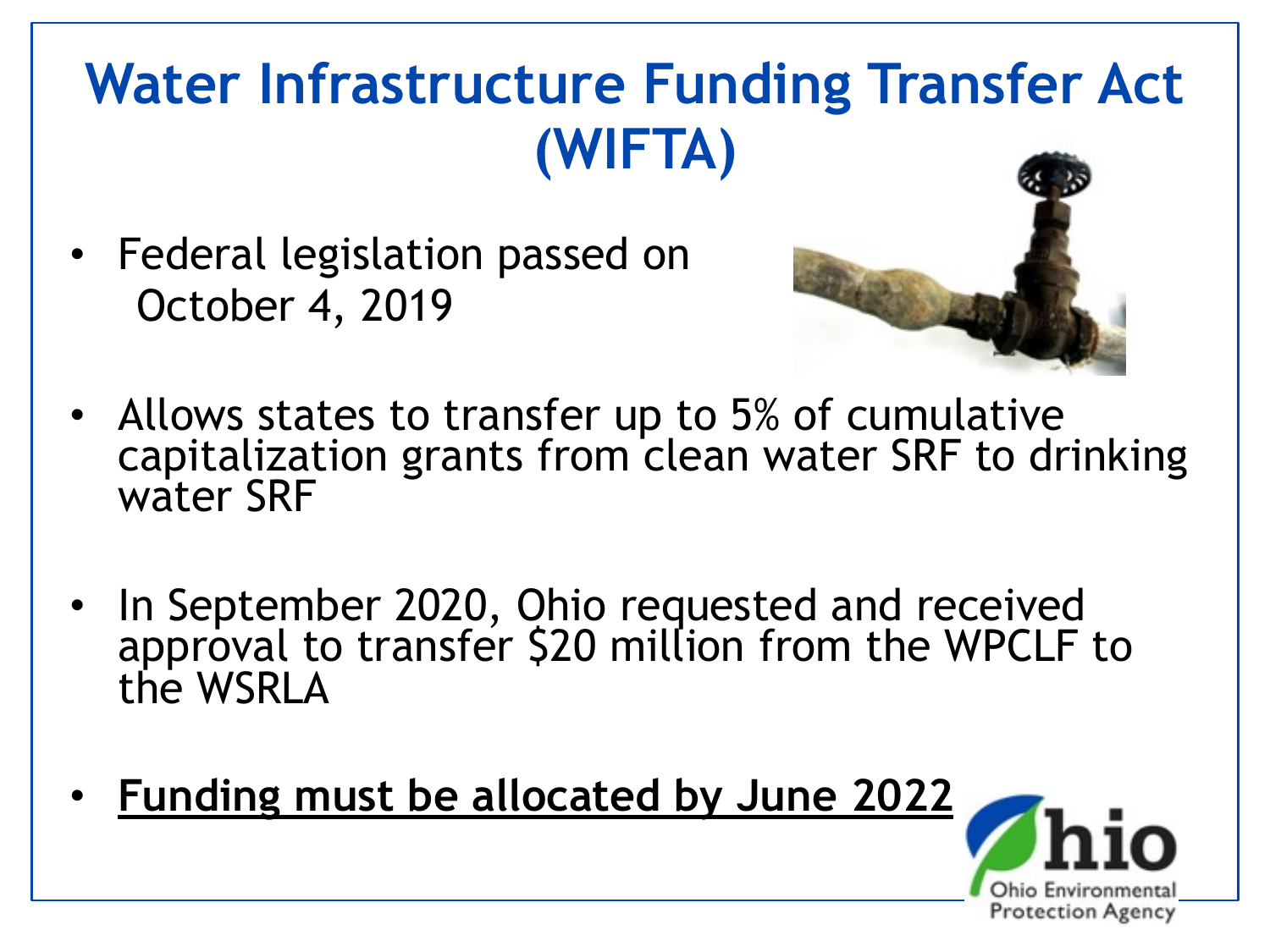#### **Lead Service Line Principal Forgiveness**

- Nominations will be accepted any time in the Drinking Water Assistance Fund PY 2021 and PY 2022
- Up to \$1 million per applicant per program year
- Not restricted to disadvantaged communities community PWS and nonprofit noncommunity PWS
- Funds need to be awarded and disbursed in a timely fashion

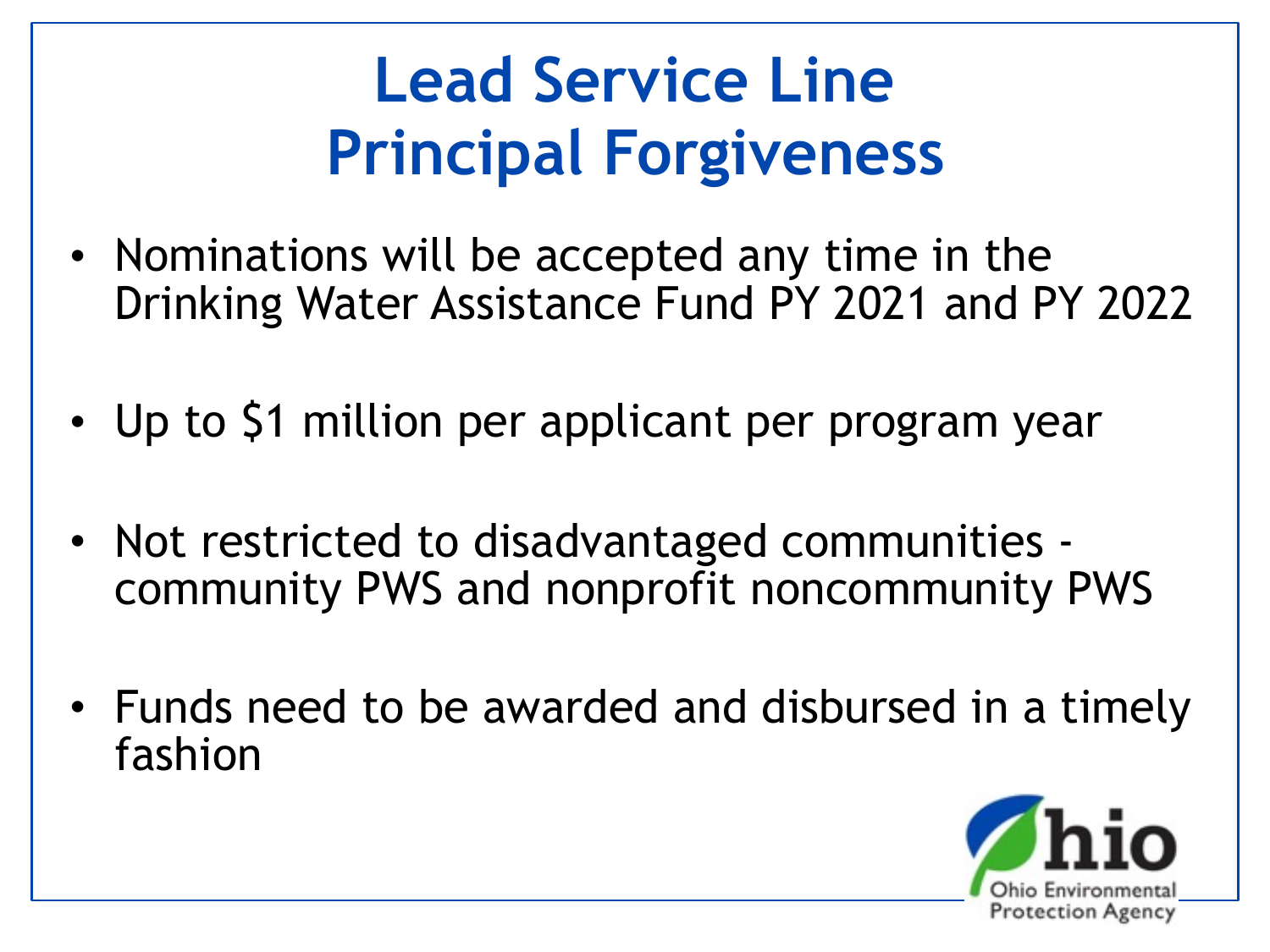#### **What's eligible for funding?**



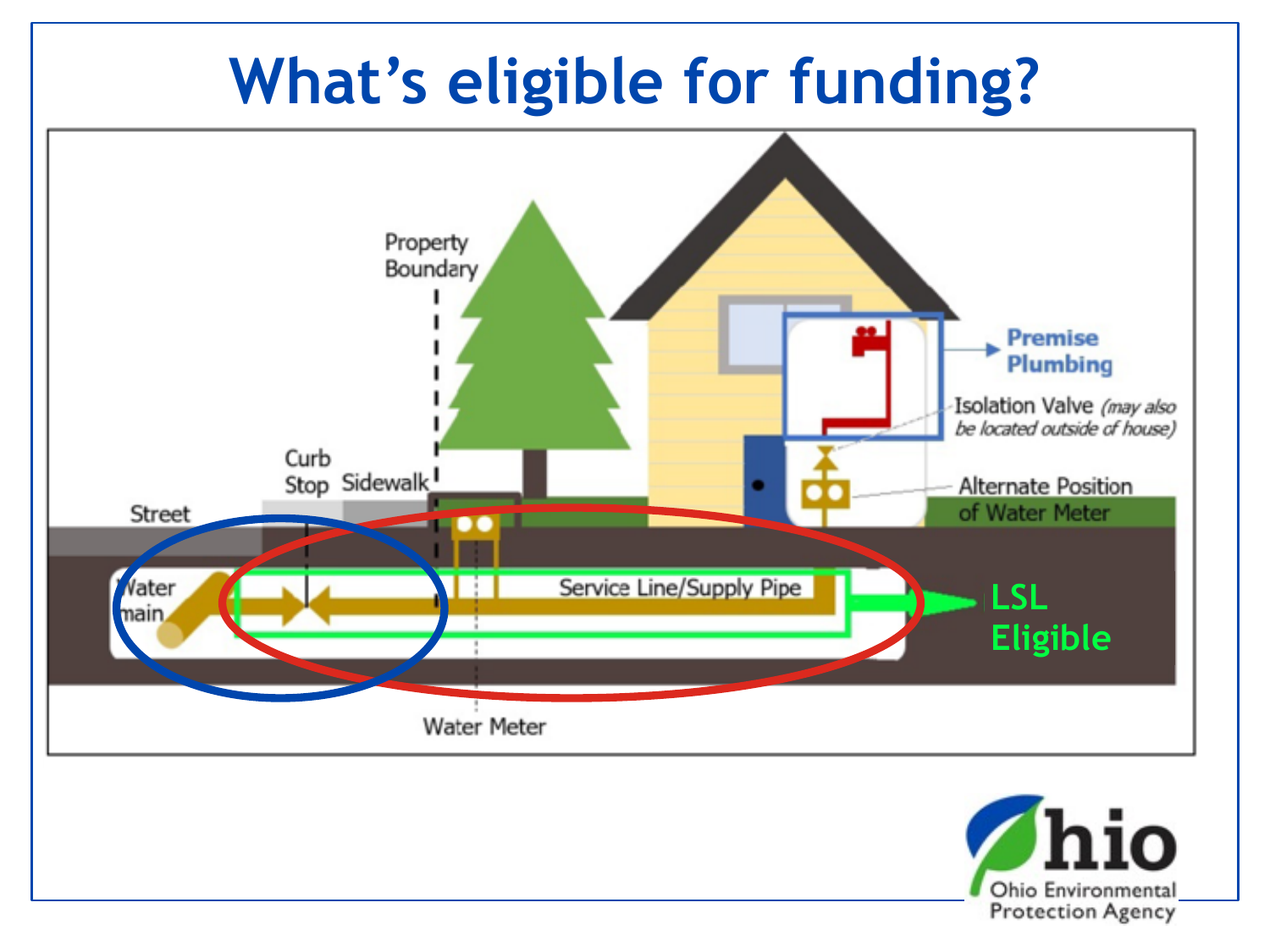## **Eligible Materials**

- Public lead service lines
- Private lead service lines
- Private galvanized service lines if the galvanized line is downstream of lead components
- Lead goosenecks

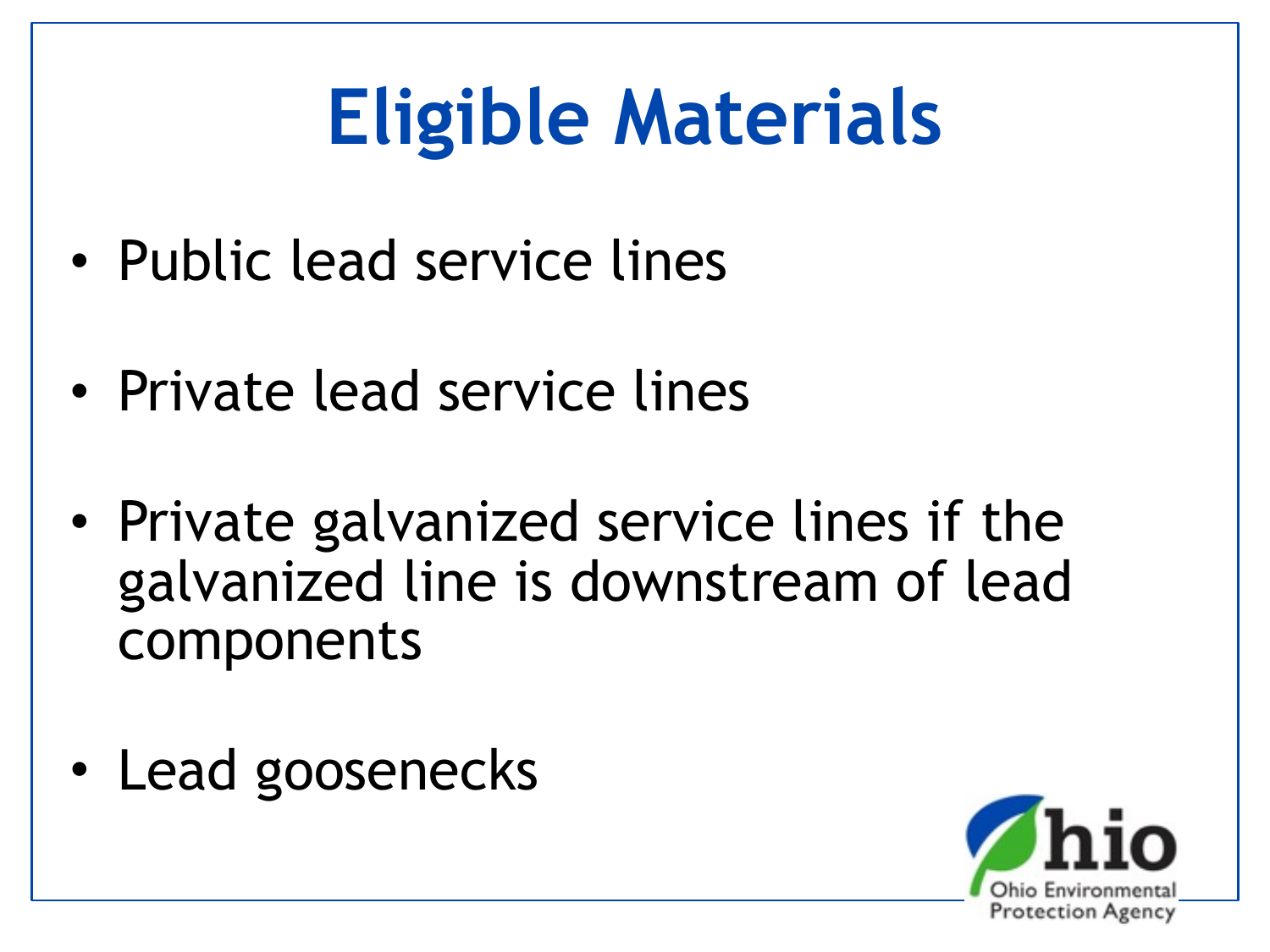## **Eligible Properties**

Examples of properties that may have private LSL – not exhaustive:

- Residential (single and multi-family)
- Residential mixed with business properties
- Schools
- Child daycares



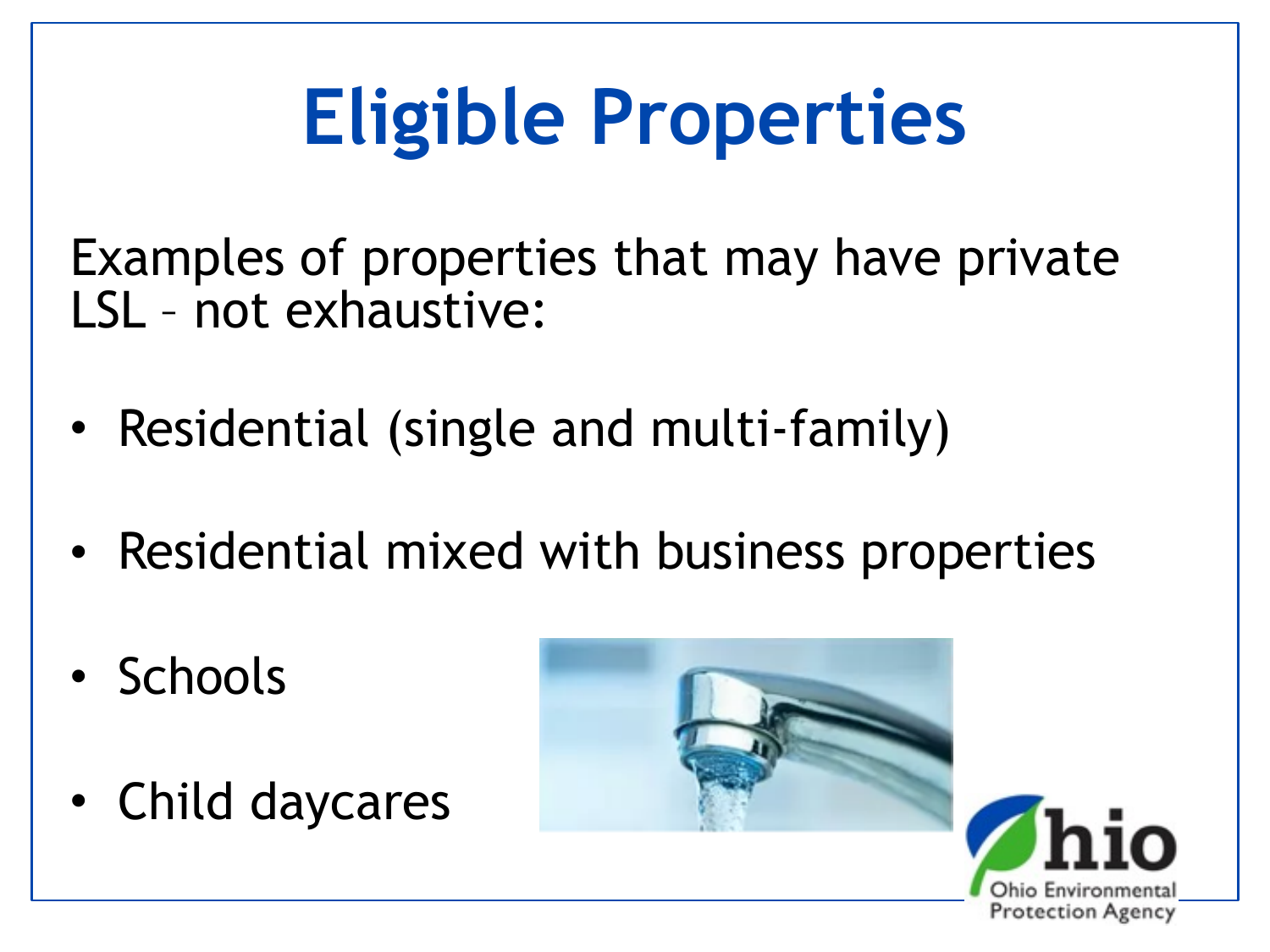#### **Eligible Costs**



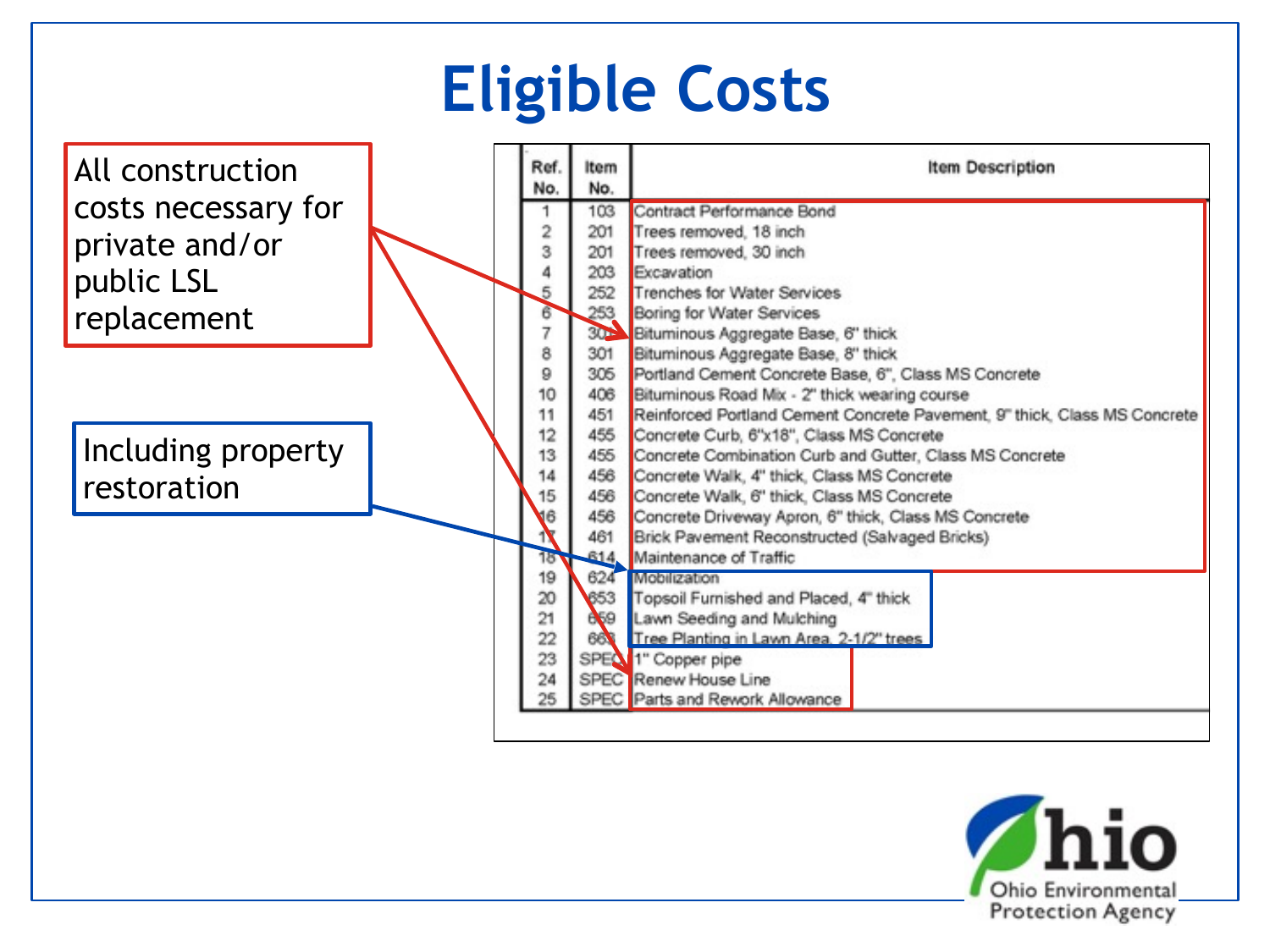## **What is necessary for funding?**

- LSL inventory and distribution map
- Documented authority to access private property for replacement work
- Legal opinion demonstrating authority to spend public funds on private property
- Outreach plan for educating customers about lead
- Acceptable asset management program
- The PWS will conduct or oversee the work

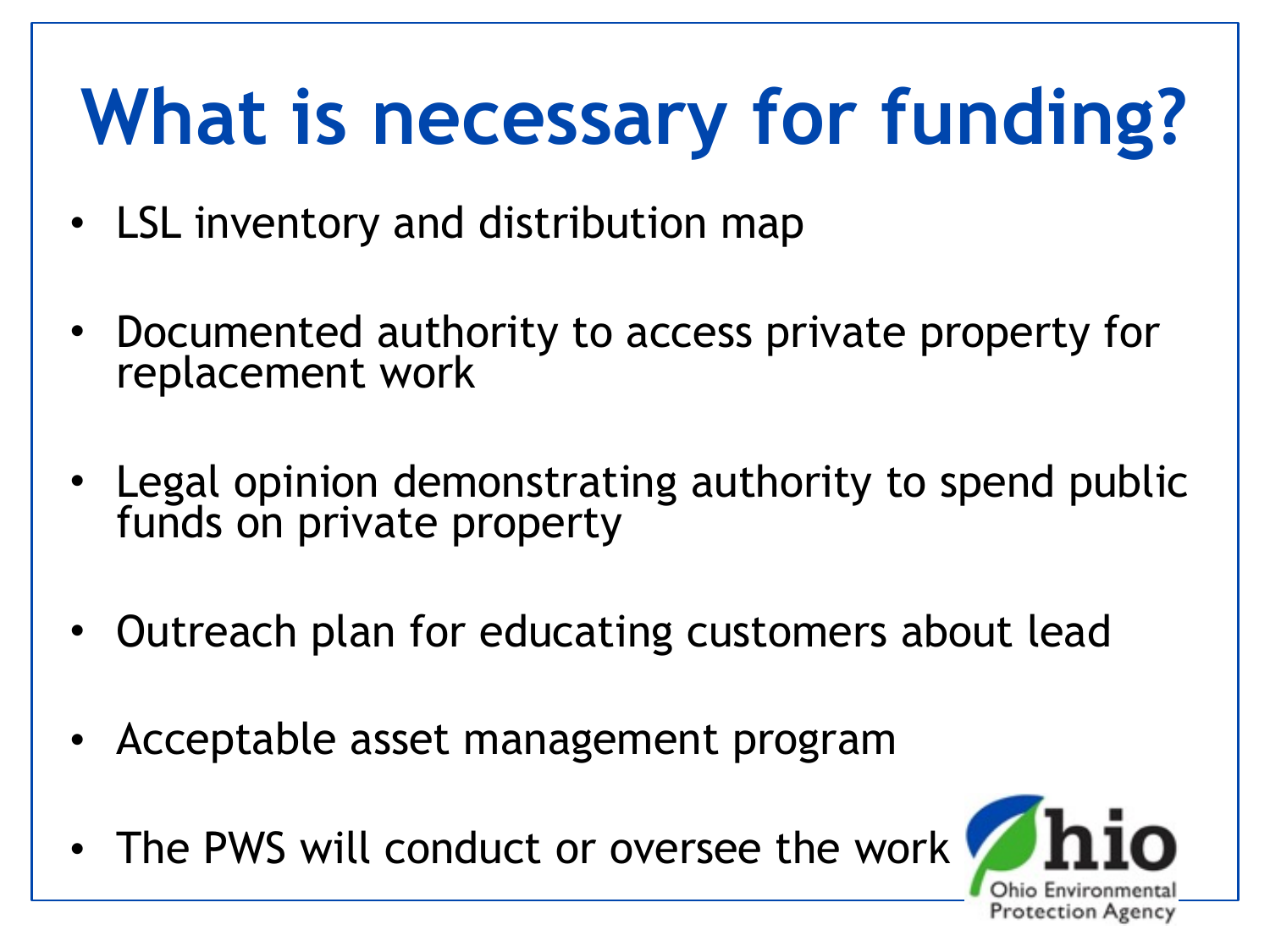## **LSL Inventory & Distribution Map**

- All community and non-transient noncommunity PWS were required to submit distribution maps in 2017.
- Knowing service line material enables a PWS to respond more accurately to [disruption of service events](https://epa.ohio.gov/Portals/28/documents/pws/PWS-06-001.pdf), water main projects and LSL replacement projects.
- Maps must be updated every 5 years with the next map due in 2022.

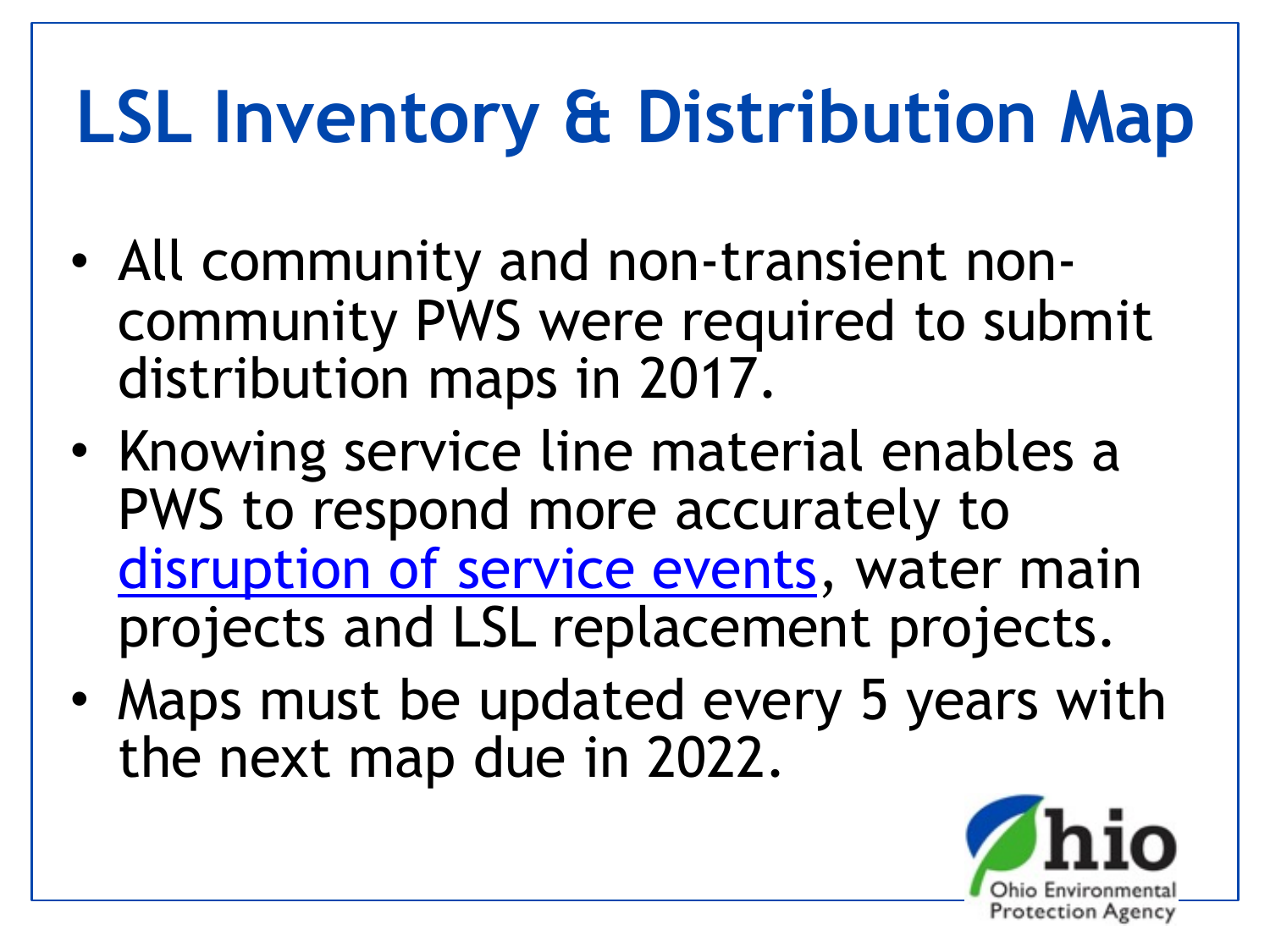## **Outreach Plan**

- Public awareness and trust is very important especially when gaining access to private property.
- Educate customers about lead on PWS and/or community website, local newspaper, council meetings, and fliers/ door hangers.
- Provide means for residents to self-report their service line.

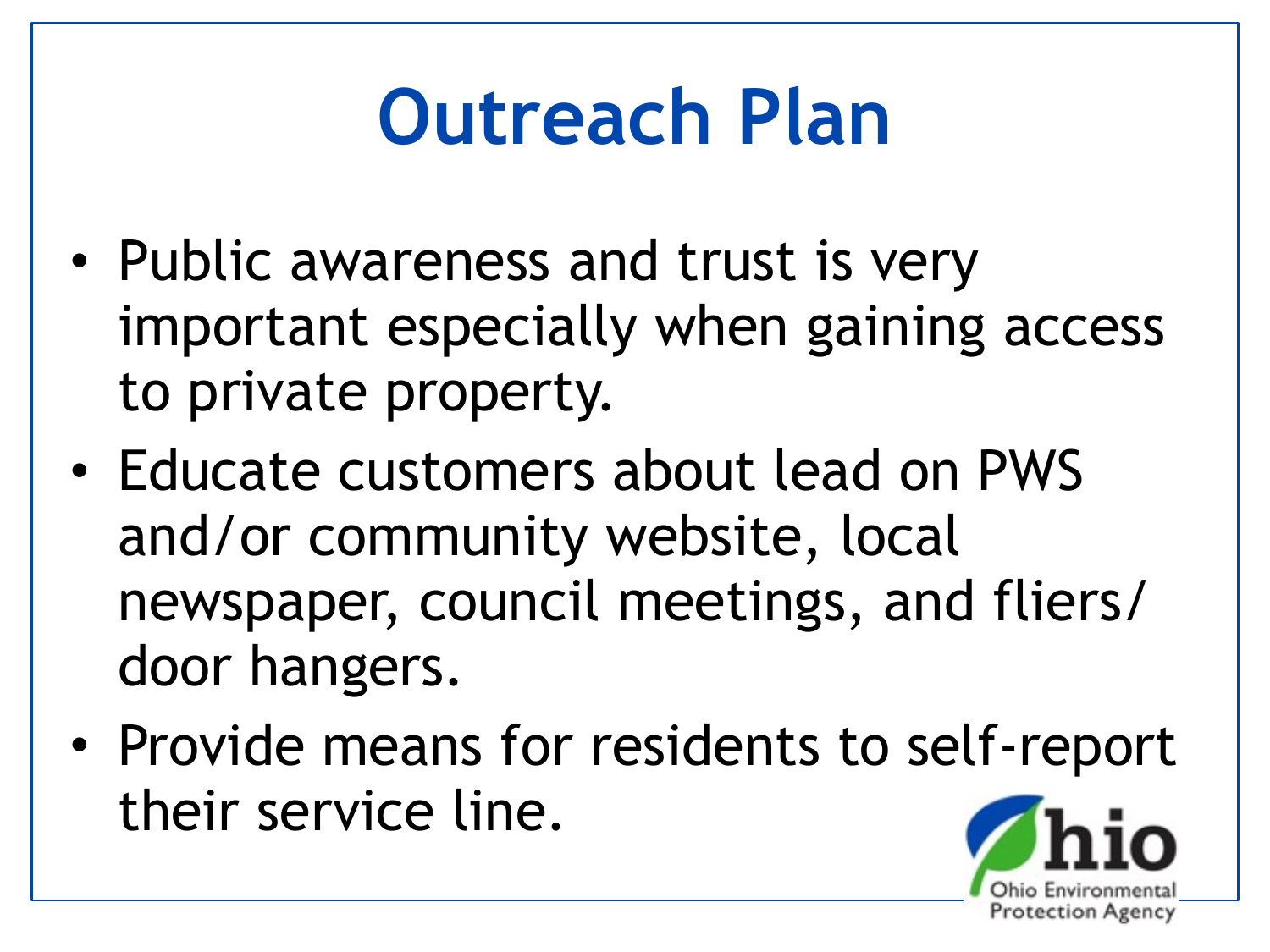## **Access to Private Property**

- Access agreement
- Temporary easement
- Ordinance
- Other methods

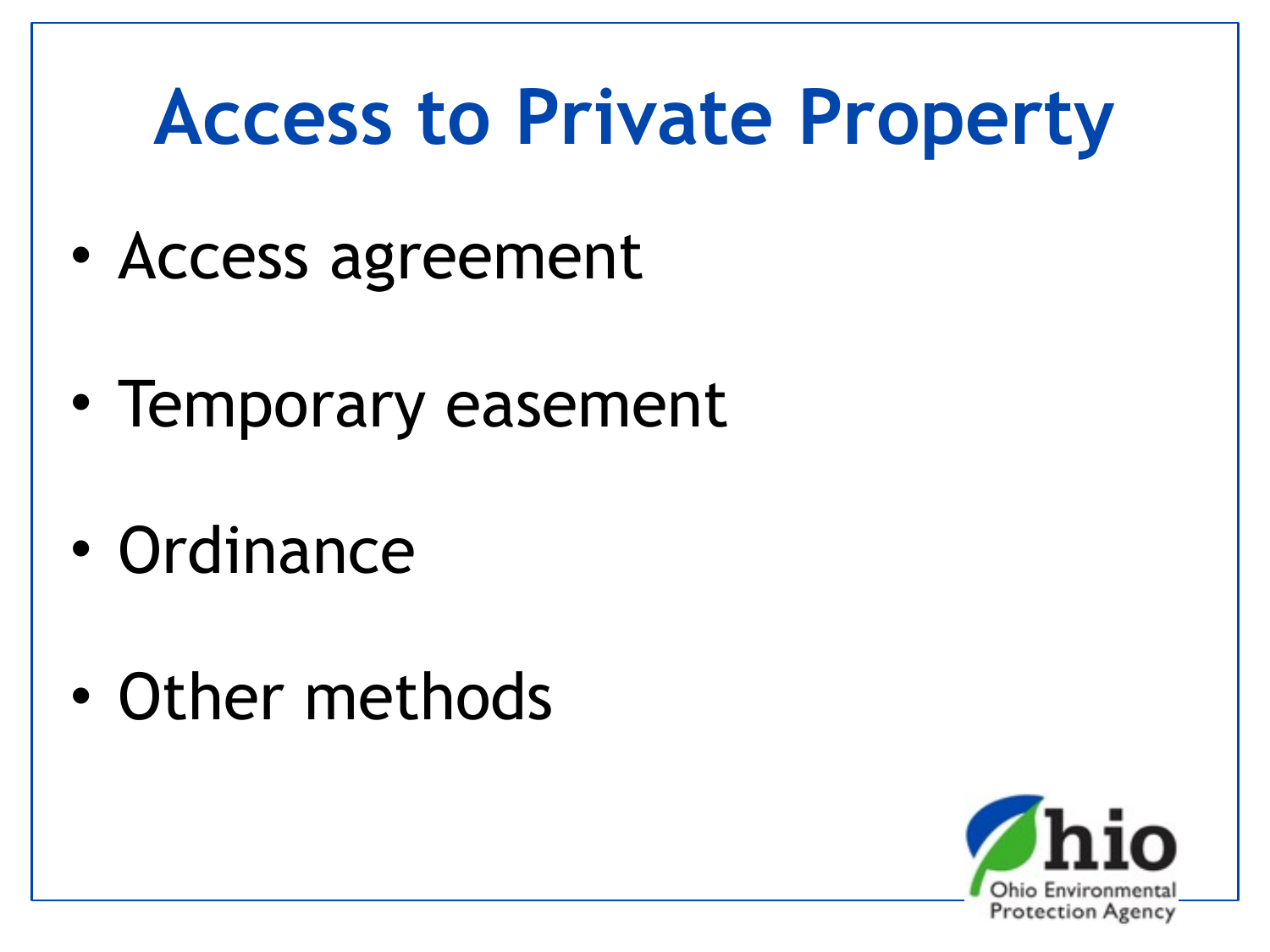## **Construction Contract**

- PWS identifies LSL to be replaced then bids construction contract to complete the replacements.
- LSL can be part of a water main replacement project or stand-alone LSL project.
- Costs for LSL portion must be identified and clear for principal forgiveness funding.

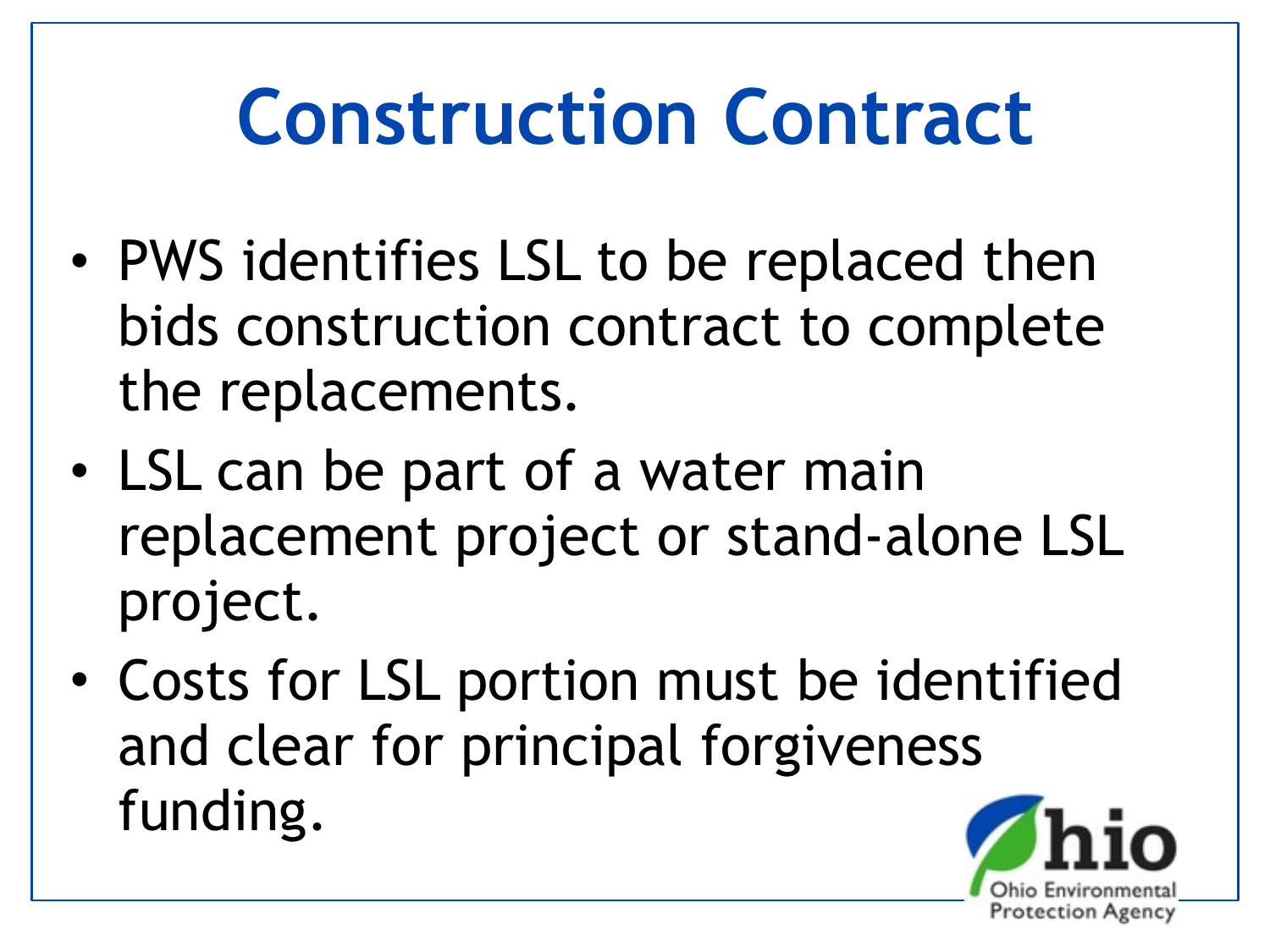## **Federal Requirements**

- Davis-Bacon Act
- American Iron & Steel
- Disadvantaged Business Enterprise
- Environmental Review

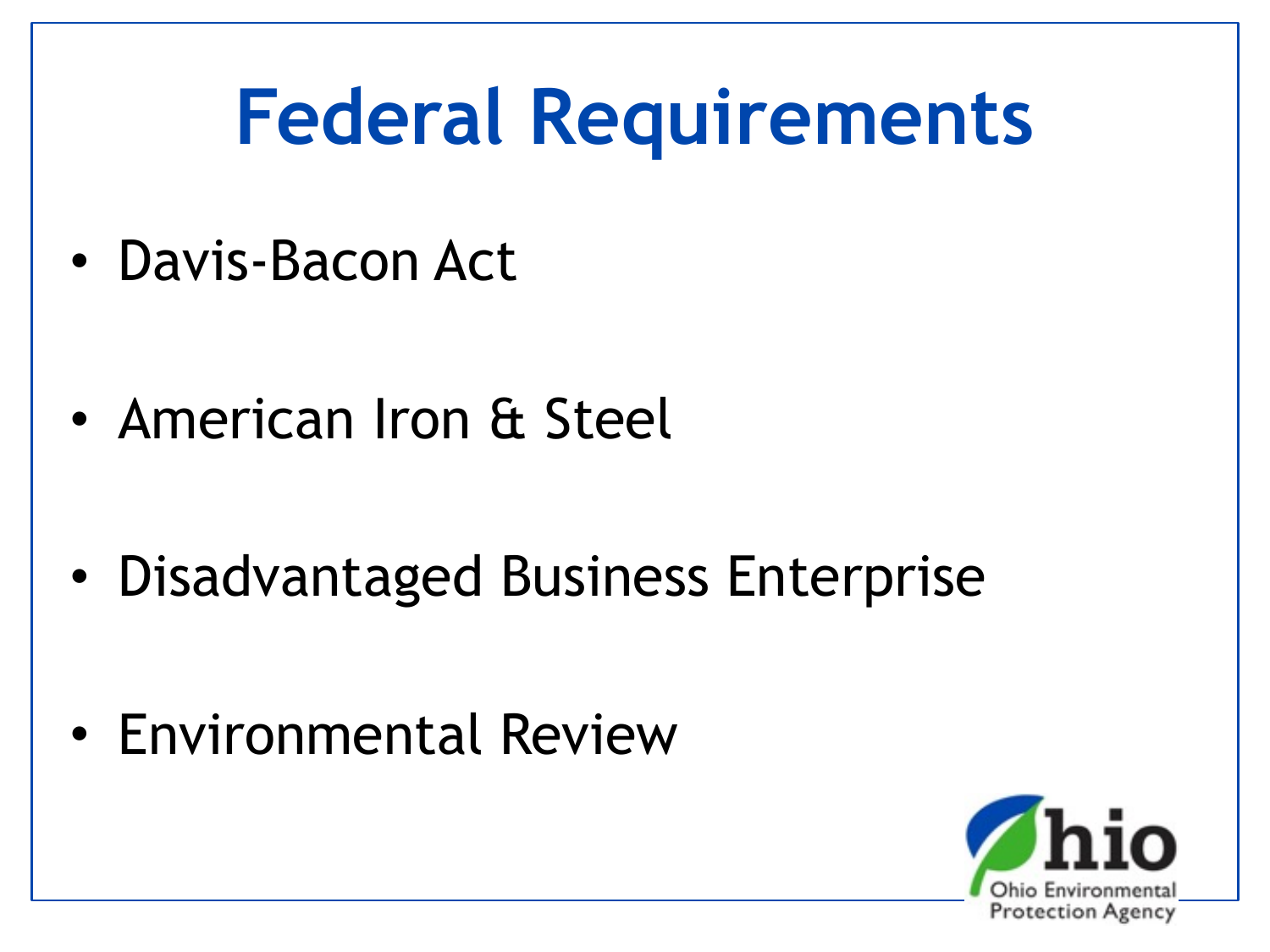## **Summary of Key Points**

- Funds are available: **0% financing and PF**
- How to nominate: **defamail@epa.ohio.gov**
- What's eligible: **public/private LSL**
- What's required: **inventory, legal authority, outreach, asset management**
- Types of projects we've seen so far: **stand-alone projects and part of larger project**